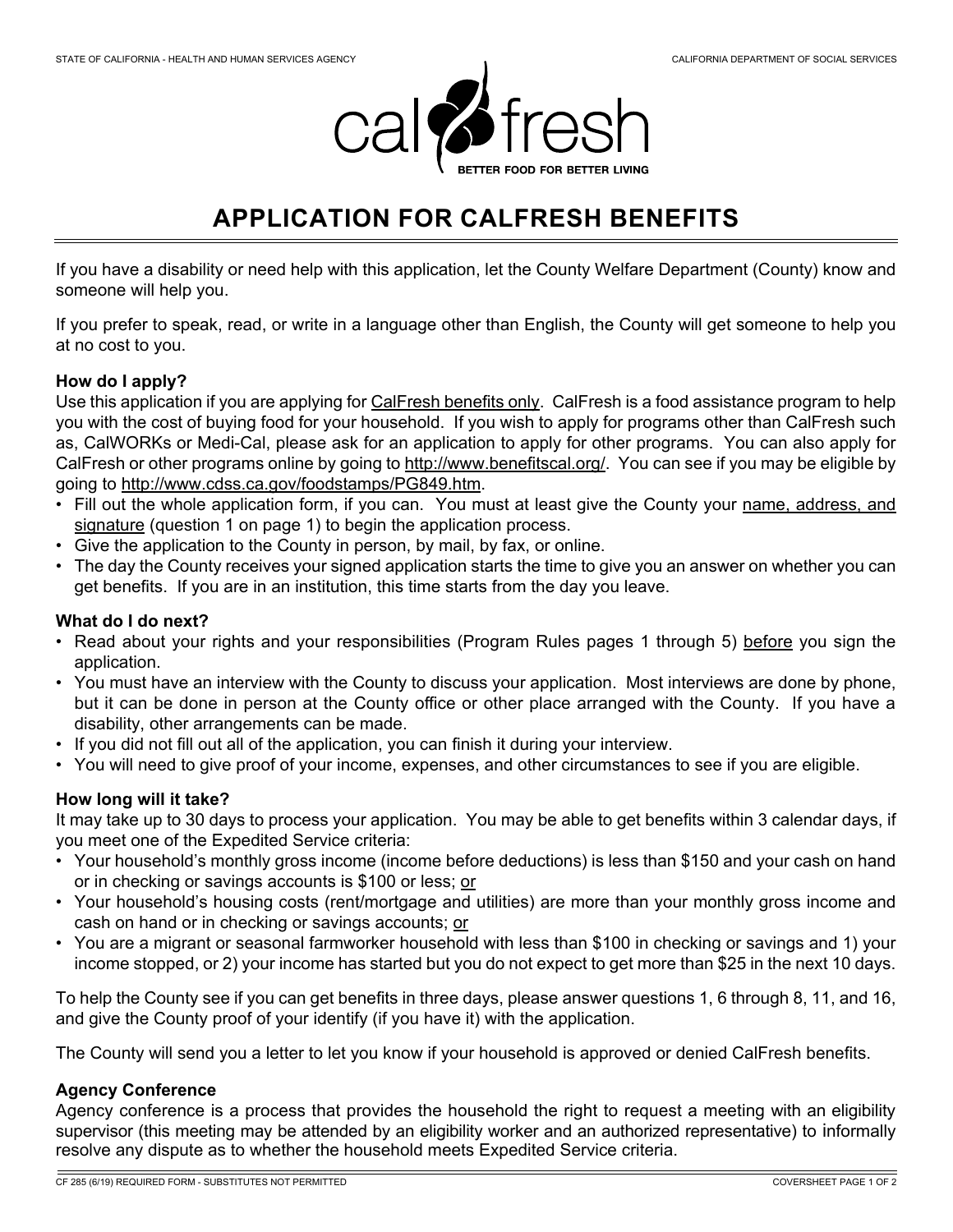The agency conference shall be scheduled within two working days of the request, unless the household requests that it be scheduled later or states that they do not wish to have an agency conference.

### **What do I need for my interview?**

To avoid delays, bring proof of the following with you to your interview. Keep your interview even if you do not have the proof. The County may be able to help if you need help getting proof. During the interview, the County will go over the information on the application and will ask you questions to see if you can get CalFresh benefits and the amount of benefits you can get.

### **Proof Needed to Get Benefits**

- Identification (Driver's License, State ID card, passport).
- Where you live (a rental agreement, current bill with your address listed).
- Social Security Numbers (see note below about certain noncitizens).
- Money in the bank for all the people in your household (recent bank statements).
- Earned income of everyone in your household for the past 30 days (recent pay stubs, a work statement from an employer). **NOTE:** If self-employed, income and expense or tax records.
- Unearned income (Unemployment benefits, SSI, Social Security, Veteran's benefits, child support, worker's compensation, school grants or loans, rental income, etc.).
- Lawful immigration status **ONLY** for noncitizens applying for benefits (an Alien Registration Card, visa). **NOTE:** Certain noncitizens applying for immigration status based on domestic violence, crime prosecution or trafficking may not need this proof. They also may not need a Social Security Number.

# **How do I get/use my CalFresh benefits?**

### **Proof Needed to Get More CalFresh Benefits**

- Housing costs (rent receipts, mortgage bills, property tax bill, insurance documents).
- Phone and utility costs.
- Medical expenses for anyone in your household who is elderly (60 and older) or disabled.
- Child and adult care costs due to someone working, looking for work, attending training or school, or participating in a required work activity.
- Child support paid by a person in your household.

- The County will mail or give you a plastic Electronic Benefit Transfer (EBT) card. Benefits will be put on the card when your application is approved. Sign your card when you get it. You will set up a Personal Identification Number (PIN) to use your card.
- If your EBT card is lost, stolen, or destroyed, or you think someone may know your PIN number that you don't want to use your benefits call (877) 328-9677 or call the County right away. Make sure all responsible adults and your authorized representative also know how to report one of these problems right away. If you do not report that another person you do not want to spend your benefits has your PIN and you do not get your PIN changed, any benefits used will not be replaced.
- You can use your CalFresh benefits to buy almost all foods, as well as seeds and plants to grow your own food. You cannot buy alcohol, tobacco, pet food, some types of cooked food, or anything that is not food (like toothpaste, soap, or paper towels).
- CalFresh benefits are accepted at most grocery stores and other places that sell food. For a list of locations near you that accept EBT please go to: https://www.ebt.ca.gov or https://www.snapfresh.org.
- CalFresh benefits are only for you and your household members. Keep your benefits safe. Do not give out your PIN number. Do not keep your PIN number with your EBT card.

# **What if I am homeless?**

Please let the County know right away if you are homeless so they can help you figure out an address to use to accept your application and get notices from the County regarding your case. For CalFresh, homeless means you are:

- A. Staying in a supervised shelter, halfway house, or similar place.
- B. Staying at the home of another person or family for no more than 90 days straight.
- C. Sleeping in a place not designed for, or normally used as, a place to sleep (e.g., a hallway, a bus station, a lobby, or similar places).

### **Informational Page - Please take and keep for your records.**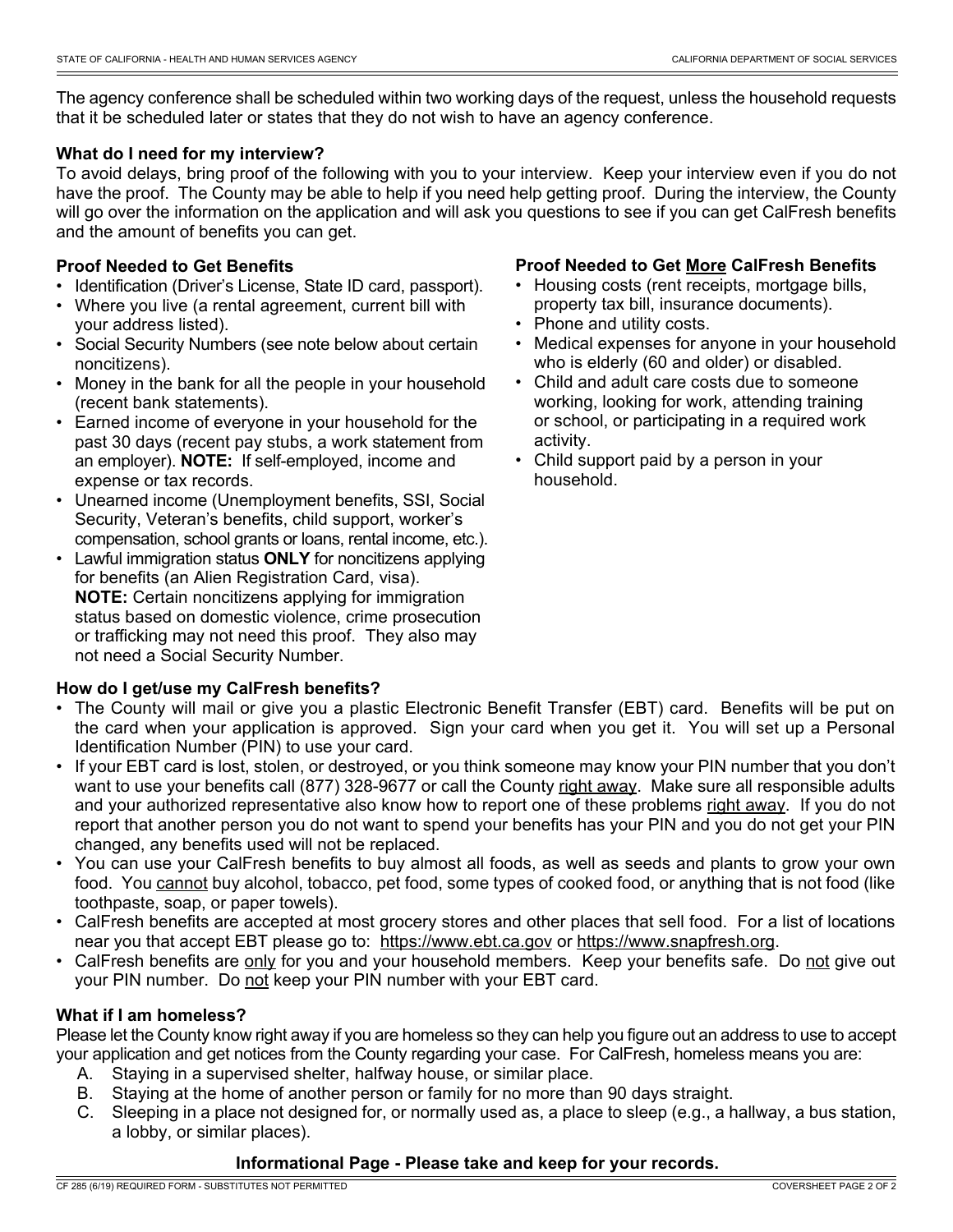# **RIGHTS AND RESPONSIBILITIES**

# **You have a responsibility to:**

- Give the County all information needed to determine your eligibility.
- Give the County proof of the information you have when it is needed.
- Report changes as required. The County will give you information about what, when, and how to report. If you don't meet your household's reporting requirements your case will be closed or your CalFresh benefits may be lowered or stopped.
- Look for, get, and keep a job or participate in other activities if the County tells you that it is required in your case.
- Fully cooperate with County, State, or federal personnel if your case is selected for review or investigation to ensure that your eligibility and benefit level were correctly figured. Failure to cooperate in these reviews will result in loss of your benefits.
- Pay back any CalFresh benefits that you were not eligible to get.

# **You have the right to:**

- Turn in an application for CalFresh giving only your name, address, and signature.
- Have an interpreter provided by the State at no cost if you need one.
- Have information given to the County kept confidential, unless directly related to the administration of County programs.
- Withdraw your application at any time prior to the County determining eligibility.
- Ask for help to fill out your application for CalFresh and get an explanation of the rules.
- Ask for help to get proof that is needed.
- Be treated with courtesy, consideration, and respect, and not be discriminated against.
- Get CalFresh benefits within 3 days if you qualify for Expedited Service.
- Be interviewed in a reasonable amount of time by the County when you apply and to have your eligibility determined within 30 days.
- Get at least 10 days to give the County proof that is needed to make a determination of eligibility.
- Get written notice at least 10 days before the County lowers or stops your CalFresh benefits.
- Discuss your case with the County and to review your case when you ask to do so.
- Ask for a State hearing within 90 days if you do not agree with the County about your CalFresh case. If you ask for a hearing before an action on your CalFresh case takes place, your CalFresh benefits will stay the same until the hearing or the end of your certification period, whichever is earlier. You can ask the County to let your benefits change until after the hearing to avoid having to pay back any over paid benefits. If the Administrative Law Judge rules in your favor, the County will give back to you any benefits that were cut.
- Ask about your hearing rights or for a legal aid referral at the toll-free phone number **1-800-952-5253** or for hearing or speech impaired who use TDD, **1-800-952-8349**. You may get free legal help at your local legal aid or welfare rights office.
- Bring a friend or someone with you to the hearing if you do not want to go alone.
- Get assistance from the County to register to vote.
- Report changes that you are not required to report, if it may increase your CalFresh benefits.
- Give proof of your household's expenses that may help you get more CalFresh benefits. Not giving proof to the County is the same as saying that you do not have that expense and you will not be able to get more CalFresh benefits.
- Let the County know if you would like someone else to use your CalFresh benefits for your household or help with your CalFresh case (Authorized Representative).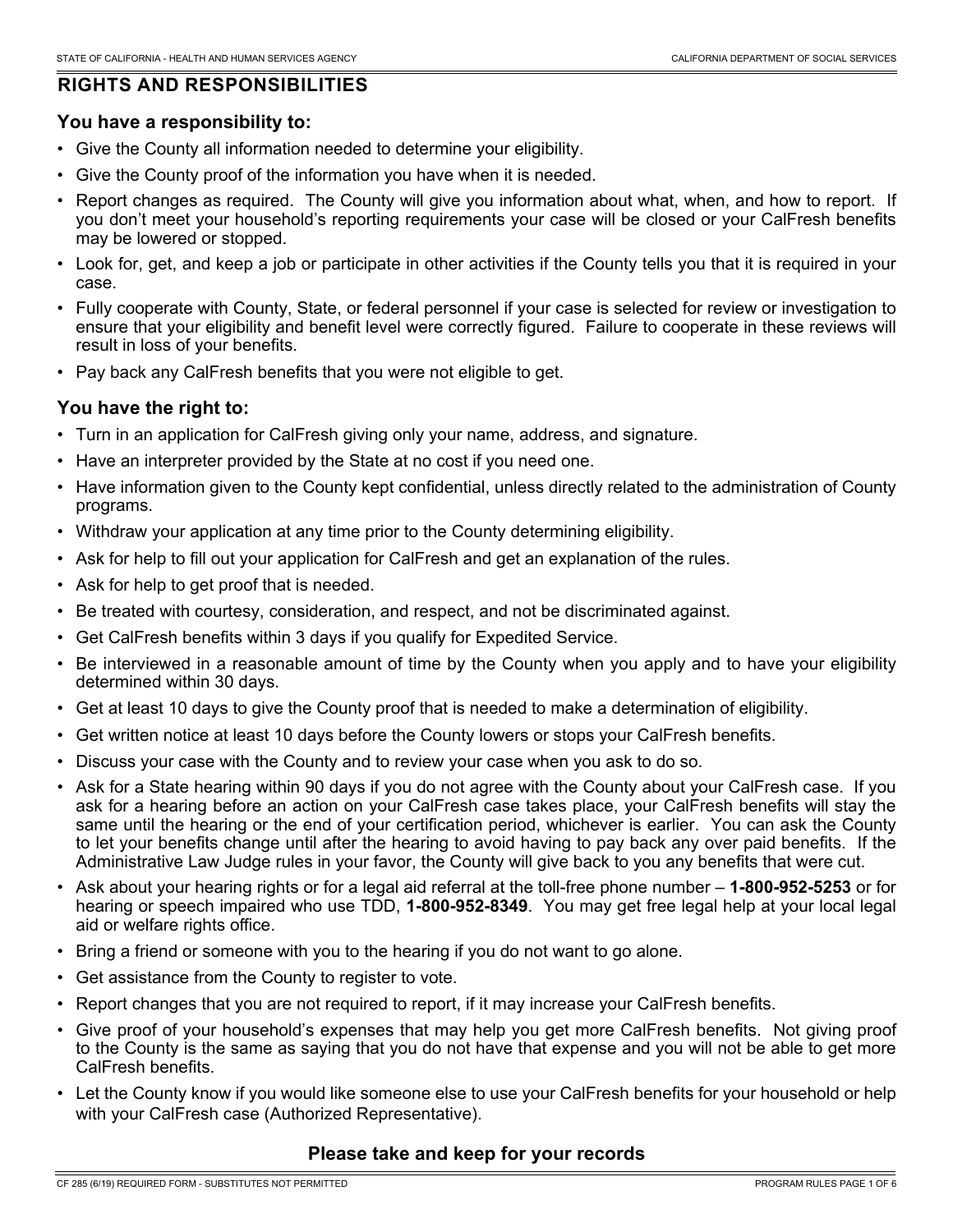# **Program Rules and Penalties**

You are committing a crime if you give false or wrong information, or do not give all the information on purpose to try to get CalFresh benefits that you are not eligible to receive, or to help someone else get benefits that they are not eligible to receive. You must pay back any benefits you get that you were not eligible to receive.

| <b>Program Violations</b><br>For CalFresh:<br>I understand I may have<br>committed an intentional program violation if                                                                                                                                | <b>Penalties</b><br>I may:<br>• Lose CalFresh benefits for 12 months for the first                                                           |
|-------------------------------------------------------------------------------------------------------------------------------------------------------------------------------------------------------------------------------------------------------|----------------------------------------------------------------------------------------------------------------------------------------------|
| I do any of the following:<br>• Hide information or make false statements                                                                                                                                                                             | offense and be required to repay all CalFresh<br>benefits overpaid to me                                                                     |
| • Use Electronic Benefit Transfer (EBT) cards that<br>belong to someone else or let someone else use<br>my card                                                                                                                                       | Lose CalFresh benefits for 24 months for the<br>second offense and be required to repay all<br>CalFresh benefits overpaid to me              |
| • Use CalFresh benefits to buy alcohol or tobacco<br>• Trade, buy, sell, steal or give away CalFresh<br>benefits or EBT cards, or attempt to trade, buy,                                                                                              | Lose CalFresh benefits permanently for the third<br>$\bullet$<br>offense and be required to repay all CalFresh<br>benefits overpaid to me    |
| sell, steal or give away CalFresh benefits or EBT<br>cards                                                                                                                                                                                            | Be fined up to \$250,000.00, imprisoned up to 20<br>$\bullet$<br>years or both                                                               |
| • Try to get dual benefits, for example, apply in two<br>or more different counties or states at the same<br>time                                                                                                                                     |                                                                                                                                              |
| Submit false documents for children or adult<br>household members who are not eligible or who<br>do not exist                                                                                                                                         |                                                                                                                                              |
| • Violate conditions of my probation or parole<br>• Flee after a felony conviction                                                                                                                                                                    |                                                                                                                                              |
| • Purchase (buy) a product with CalFresh benefits<br>that has a return deposit, intentionally (on<br>purpose) throw away the contents and return the<br>container for the deposit amount or attempt to<br>return the container for the deposit amount |                                                                                                                                              |
| Buy a product with CalFresh benefits and<br>$\bullet$<br>intentionally resell it for cash or anything other<br>than eligible food                                                                                                                     |                                                                                                                                              |
| • Trade CalFresh benefits or attempt to trade<br>CalFresh benefits for: cash, firearms, non-<br>eligible goods or controlled substances such as<br>drugs                                                                                              | • Lose CalFresh benefits for 24 months for the first<br>offense<br>Lose CalFresh benefits permanently for the<br>$\bullet$<br>second offense |
| Give false information about who I am and where I<br>live so I can get extra CalFresh benefits                                                                                                                                                        | Lose CalFresh benefits for 10 years for each<br>$\bullet$<br>offense                                                                         |
| Have been convicted of trading, selling or<br>$\bullet$<br>attempting to trade CalFresh benefits worth<br>more than \$500, or trading or attempting to<br>trade CalFresh benefits for firearms, ammunition<br>or explosives                           | Lose CalFresh benefits permanently<br>$\bullet$                                                                                              |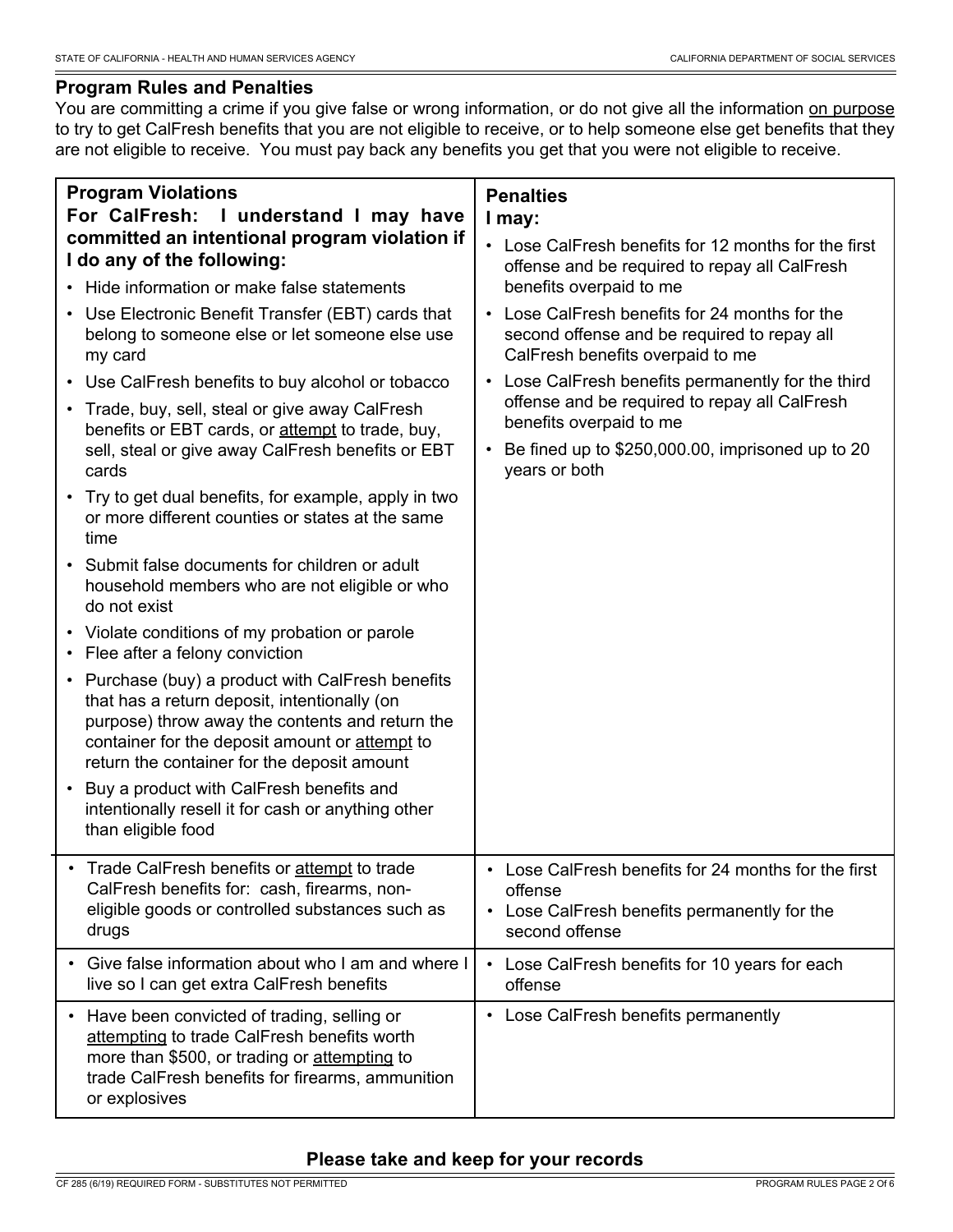# **Important Information for Noncitizens**

- You can apply for and get CalFresh benefits for people who are eligible, even if your family includes others who are not eligible. For example, immigrant parents may apply for CalFresh benefits for their U.S. citizen or qualified immigrant children, even though the parents may not be eligible.
- Getting food benefits will not affect you or your family's immigration status. Immigration information is private and confidential.
- The immigration status of noncitizens who are eligible and apply for benefits will be checked with the U.S. Citizenship and Immigration Services (USCIS). Federal law says the USCIS cannot use the information for anything else except cases of fraud.

# **Opting Out**

You do not have to give immigration information, Social Security numbers, or documents for any noncitizen family member(s) who are not applying for CalFresh benefits. The County will need to know their income and resource information to correctly determine your household's benefits. The County will not contact USCIS about the people who don't apply for CalFresh benefits.

**Privacy Act and Disclosure:** You are giving personal information in the application. The County uses the information to see if you are eligible for benefits. If you do not give the requested information, the County may deny your application. You have the right to review, change, or correct any information that you gave to the County. The County will not show your information or give it to others unless you give them permission or federal and state law allows them to do so. 273.2(b)(4) *Privacy Act statement.* As a County agency, we must notify all households applying and being recertified for CalFresh benefits of the following:

- (i) The collection of this information, including the social security number (SSN) of each household member, is authorized under the Food Stamp Act of 1977, as amended, 7 U.S.C. 2011-2036. The information will be used to determine whether your household is eligible or continues to be eligible to participate in the CalFresh Program. We will verify this information through computer matching programs, including the Income and Earnings Verification System (IEVS). This information will also be used to monitor compliance with program regulations and for program management.
- (ii) This information may be disclosed to other Federal and State agencies for official examination, and to law enforcement officials for the purpose of apprehending persons fleeing to avoid the law.
- (iii) If a CalFresh claim arises against your household, the information on this application, including all SSNs, may be referred to Federal and State agencies, as well as private claims collection agencies, for claims collection action.
- (iv) Providing the requested information including the SSN of each household member, is voluntary. However, failure to provide an SSN will result in the denial of CalFresh benefits to each individual failing to provide an SSN. Any SSNs provided will be used and disclosed in the same manner as SSNs of eligible household members.

The County may verify immigration status of household members applying for benefits by contacting the USCIS. Information the County gets from these agencies may affect your eligibility and level of benefits.

The County will check your answers using information in state and federal electronic databases from the Internal Revenue Service (IRS), Social Security Administration, the Department of Homeland Security, and/or a **consumer reporting agency**. If the information does not match, the County may ask you to send proof.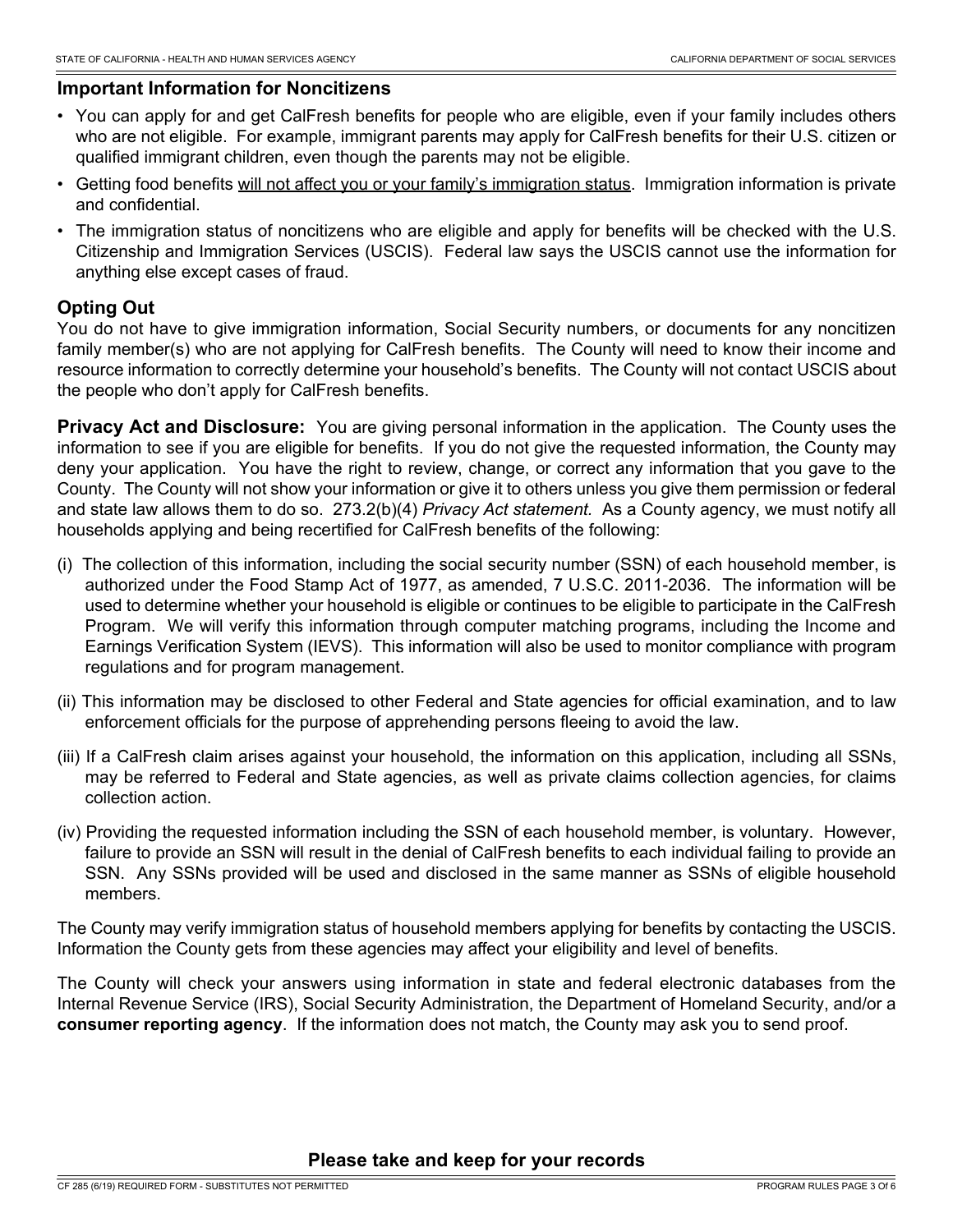# **Use of Social Security Numbers (SSN)**

Everyone applying for CalFresh benefits needs to provide a SSN, if they have one, or proof that they have applied for a SSN (such as a letter from the Social Security Office). The County may deny CalFresh benefits for you or any member of your household who does not give us a SSN. Some people do not have to give SSN's to get help such as, victims of domestic abuse, crime prosecution witnesses, and trafficking victims.

### **Overissuance**

This means you got more CalFresh benefits than you should have. You will have to pay it back even if the County made an error or if it wasn't on purpose. Your benefits may be lowered or stopped. Your SSN may be used to collect the amount of benefits owed, through the courts, other collection agencies, or federal government collection action.

# **Reporting**

Every household that gets CalFresh benefits must report certain changes. Your County will tell you what changes to report, how to report them, and when to report them. Failure to report the changes may result in your CalFresh benefits being lowered or stopped. You can also report if things happen that may increase your benefits, such as getting less income.

# **State Hearing**

You have the right to a State hearing if you do not agree with any action taken regarding your application or your ongoing benefits. You can request a State hearing within 90 days of the County's action and you must tell why you want a hearing. The approval or denial notice you receive from the County will have information on how to request a State hearing. If you ask for a hearing before the action happens, you may be able to keep your CalFresh benefits the same until a decision is made.

**Nondiscrimination Statement:** In accordance with Federal civil rights law and U.S. Department of Agriculture (USDA) civil rights regulations and policies, the USDA, its Agencies, offices and employees, and institutions participating in or administering USDA programs are prohibited from discriminating based on race, color, national origin, sex, religious creed, disability, age, political beliefs, or reprisal or retaliation for prior civil rights activity in any program or activity conducted or funded by USDA.

Persons with disabilities who require alternative means of communication for program information (e.g. Braille, large print, audiotape, American Sign Language, etc.) should contact the Agency (State or local) where they applied for benefits. Individuals who are deaf, hard of hearing or have speech disabilities may contact USDA through the Federal Relay Service at (800) 877-8339. Additionally, program information may be made available in languages other than English.

To file a program complaint of discrimination, complete the USDA Program Discrimination Complaint Form, (AD 3027) found online at http://www.ascr.usda.gov/complaint\_filing\_cust.html, and at any USDA office, or contact your County's Civil Rights Coordinator, or write a letter addressed to USDA and provide in the letter all of the information requested in the form or write to California Department of Social Services (CDSS) address below. To request a copy of the complaint form, call (866) 632-9992. Submit your completed form or letter to USDA by:

CDSS

Civil Rights Bureau

P.O.BOX 944243, M.S. 8-16-70 Sacramento, CA 94244-2430 1-866-741-6241 (Toll Free)

U.S. Department of Agriculture Office of the Assistant Secretary for Civil Rights 1400 Independence Avenue, S.W. Washington D.C. 20250-9410 (1) mail:

(2) fax: (202) 690-7442; or

(3) email: program.intake@usda.gov

This institution is an equal opportunity provider.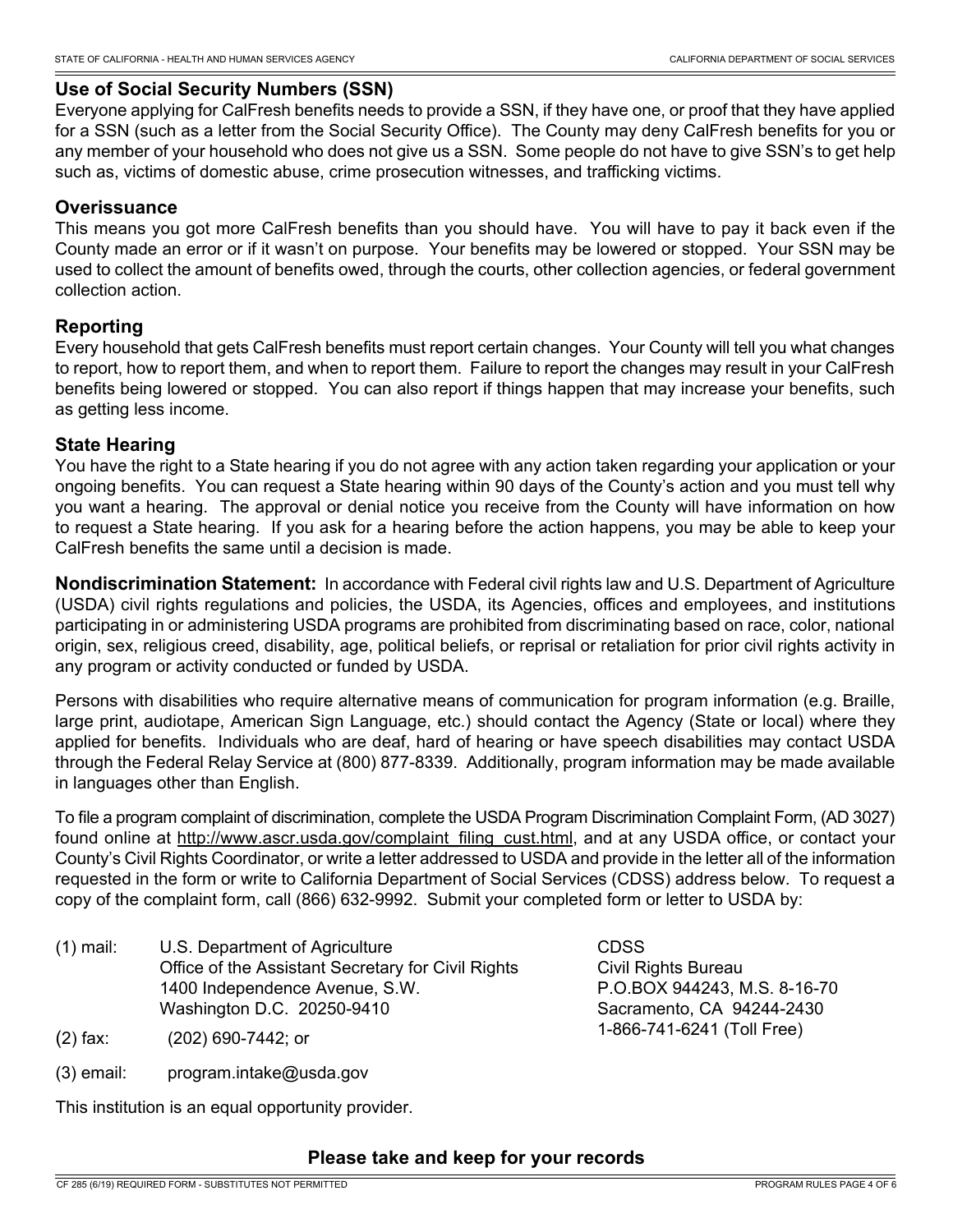### **Case File Reviews**

Your case may be selected for additional review to ensure that your eligibility was correctly figured. You must cooperate fully with the County, State, or federal personnel in any investigation or review, including a quality control review. Failure to cooperate in these reviews could result in loss of your benefits.

### **Work Rules for CalFresh**

The County may assign you to a work program. They will tell you if it is voluntary or if you must do the work program. If you have a mandatory work activity and you do not do it, your benefits may be lowered or stopped. You may not be eligible for CalFresh if you have recently quit a job without a good reason.

### **EBT Usage**

Any benefit taken from your account before you, another household member, or your authorized representative report the EBT card or PIN has been lost or stolen will **not** be replaced.

Any use of your EBT card by you, a household member, your authorized representative, or anyone you voluntarily give your EBT card and PIN to will be considered approved by you and any benefits taken from your account will **not** be replaced.

If you do not report that another person you do not want to spend your benefits has your PIN and you do not get your PIN changed, any benefits used will **not** be replaced.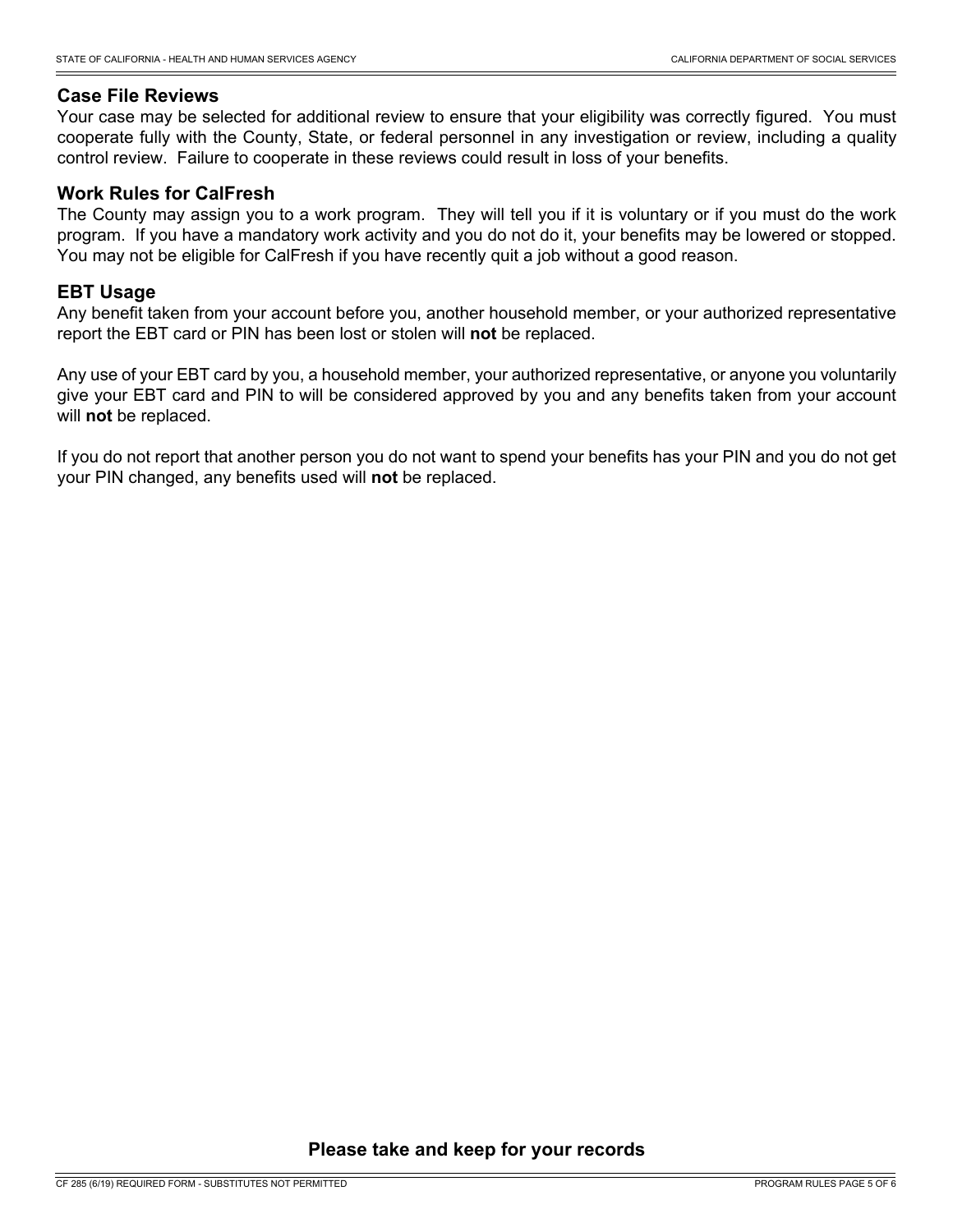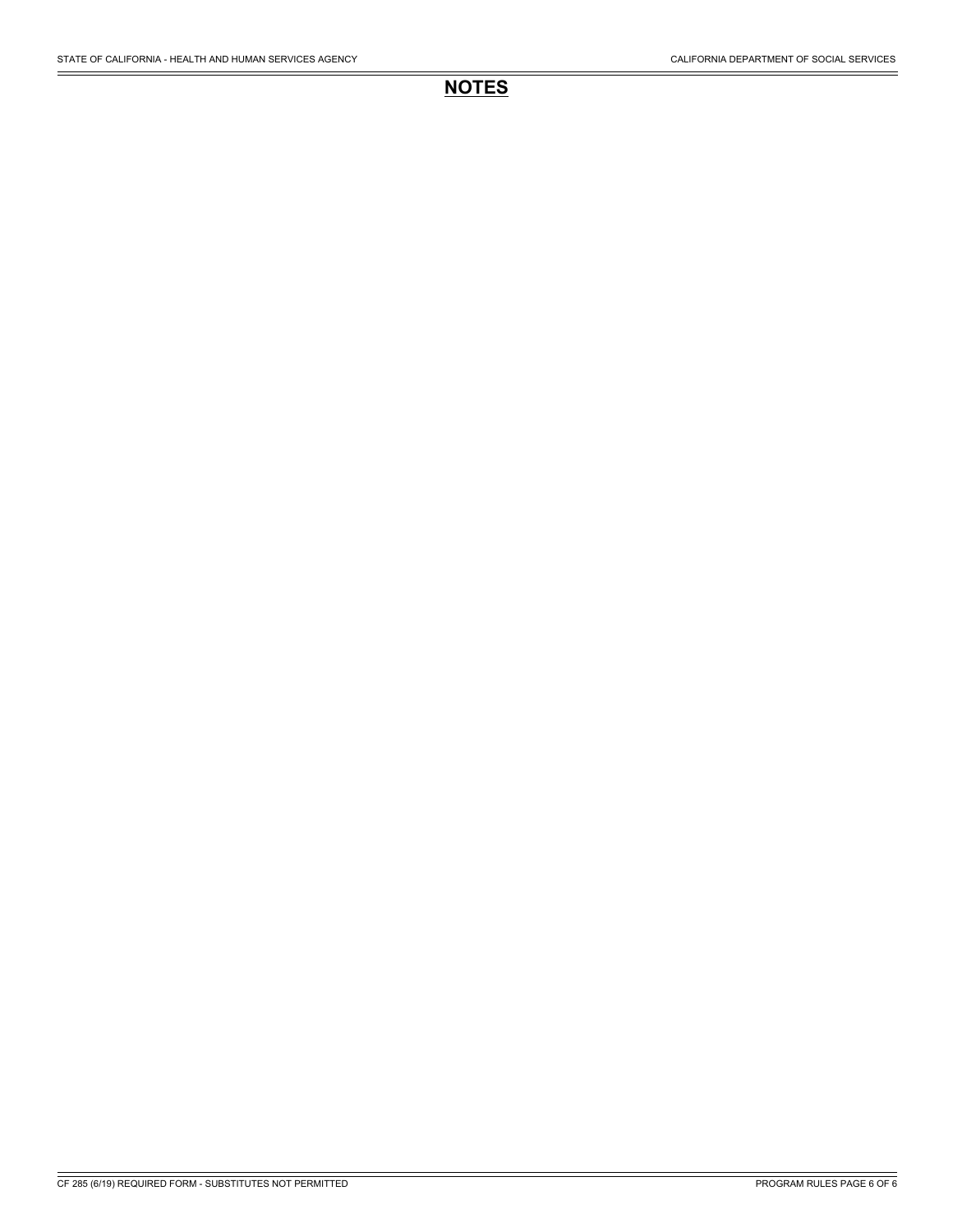**Please use black or blue ink because it is easy to read and copies best. Please print your answers. If you need more space to answer a question(s), use page 10 "Additional Writing Space" section and attach additional sheets of paper if needed to provide the information. Please be sure to identify which question you are writing about in the extra space or on the additional sheets of paper.**

#### **1. APPLICANT'S INFORMATION**

| NAME (FIRST, MIDDLE, LAST)                | OTHER NAMES (MAIDEN, NICKNAMES, ETC.) |             | SOCIAL SECURITY NUMBER (IF YOUR HAVE ONE<br>AND ARE APPLYING FOR BENEFITS) |              |                 |
|-------------------------------------------|---------------------------------------|-------------|----------------------------------------------------------------------------|--------------|-----------------|
| HOME ADDRESS OR DIRECTIONS TO YOUR HOME   |                                       | CITY        |                                                                            | <b>STATE</b> | <b>ZIP CODE</b> |
| MAILING ADDRESS (IF DIFFERENT FROM ABOVE) |                                       | <b>CITY</b> |                                                                            | <b>STATE</b> | <b>ZIP CODE</b> |

#### **CONTACT AUTHORIZATION**

Please give the county the best contact information to reach you. This will help in processing your application. By providing your contact information below, you are authorizing the county to contact you by phone, email or text, or to leave a phone message regarding your application.

| <b>HOME PHONE</b>              | CELL PHONE           | CHECK BOX FOR TEXT |
|--------------------------------|----------------------|--------------------|
|                                |                      |                    |
| WORK/ALTERNATIVE/MESSAGE PHONE | <b>EMAIL ADDRESS</b> |                    |
|                                |                      |                    |

Are you homeless?  $\Box$  Yes  $\Box$  No If **yes**, please let the County know right away if you are homeless, so they can help you figure out an address to use to accept your application and get notices from the county about your case.

What language do you prefer to read (if not English)? What language do you prefer to speak (if not English)?

The County will provide an interpreter at no cost to you. If you are deaf or hard of hearing please check here  $\square$ 

| Do you or anyone in your household have a disability (optional question)?                                                                                                                      | (PLEASE CHECK ONE)<br>□ Yes □ No |
|------------------------------------------------------------------------------------------------------------------------------------------------------------------------------------------------|----------------------------------|
| Do you or anyone in your household need an accommodation due to a disability (optional question)?                                                                                              | Yes $\Box$ No<br>$\blacksquare$  |
| Has there been a history of domestic violence/abuse (optional question)?                                                                                                                       | Yes $\Box$<br>No.                |
| Are you interested in applying for Medi-Cal? If you answer yes the County will use your answers to<br>find out if you can get Medi-Cal.                                                        | Yes $\Box$ No<br>$\mathcal{L}$   |
| Is your household's monthly gross income less than \$150 and cash on hand, or in checking and<br>savings accounts is \$100 or less?                                                            | Yes     No<br>$\blacksquare$     |
| Is your household's combined monthly gross income and cash on hand or in checking and savings accounts<br>less than the combined cost of rent/mortgage and utilities?                          | Yes $\Box$ No<br>$\blacksquare$  |
| Is your household a migrant/seasonal farm worker household with liquid resources not exceeding \$100<br>and either your income stopped or you will not get more than \$25 in the next 10 days? | No.<br>Yes                       |

I understand that by signing this application under penalty of perjury (making false statements), that:

- I read, or had read to me, the information in this application and my answers to the questions in this application.
- My answers to the questions are true and complete to the best of my knowledge.
- Any answers I may give for my application process will be true and complete to the best of my knowledge.
- I read or had read to me and I understand and agree to the Rights and Responsibilities (Program Rules Page 1) for the CalFresh Program.
- I read, or had read to me, the CalFresh Program Rules and Penalties (Program Rules Page 2).
- I understand that giving false or misleading statements or misrepresenting, hiding or withholding facts to establish eligibility for CalFresh is fraud. Fraud can cause a criminal case to be filed against me and/or I may be barred for a period of time (or life) from getting CalFresh benefits.
- I understand that Social Security Numbers or immigration status for household members applying for benefits may be shared with the appropriate government agencies as required by federal law.

SIGNATURE OF APPLICANT(OR ADULT HOUSEHOLD MEMBER/ AUTHORIZED REPRESENTATIVE\*/GUARDIAN) DATE

#### **\*If you have an Authorized Representative please complete question 2 on the next page.**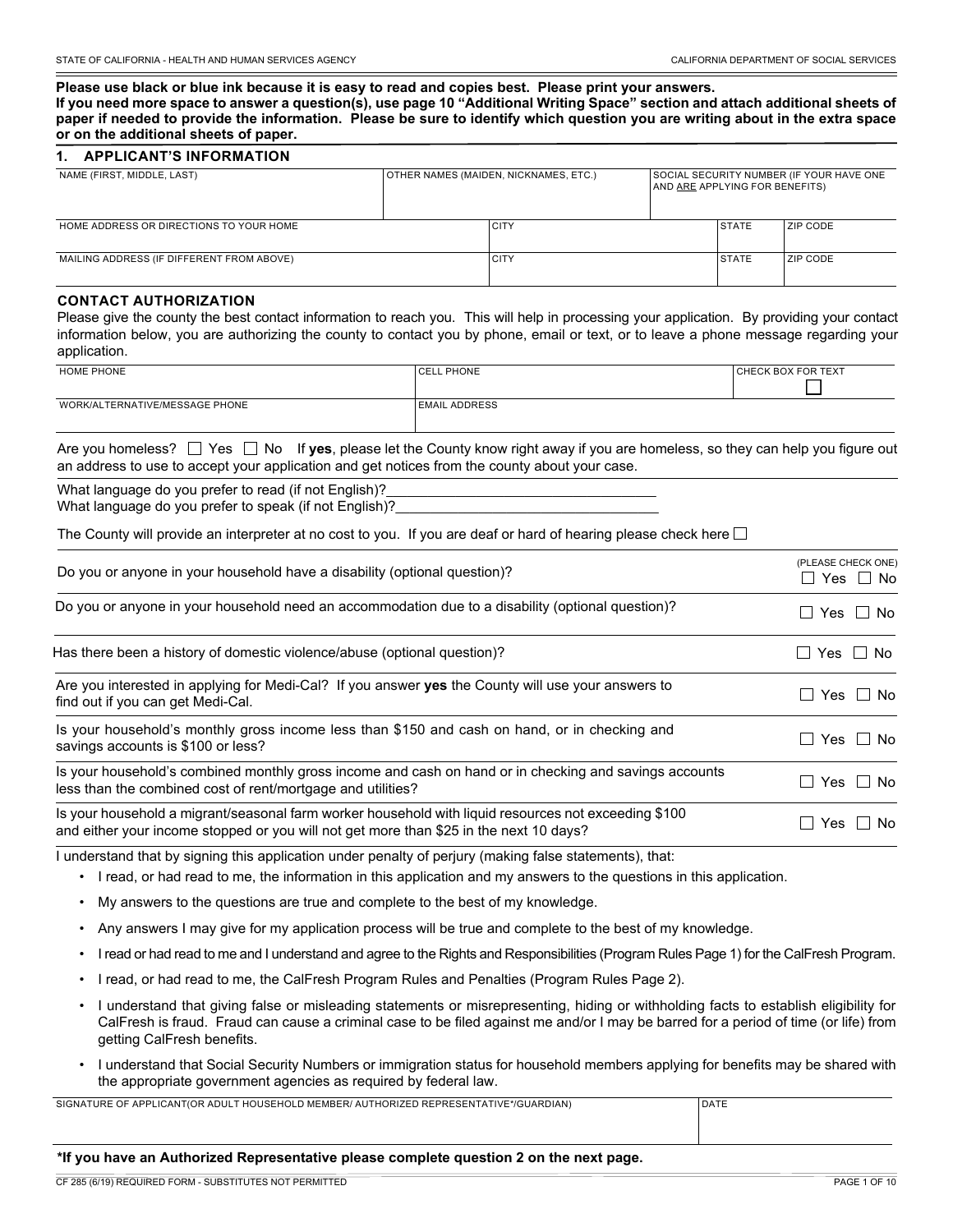#### **2. HOUSEHOLD'S AUTHORIZED REPRESENTATIVE**

You may authorize someone 18 years or older to help your household with your CalFresh benefits. This person can also speak for you at the interview, help you complete forms, shop for you, and report changes for you. You will have to repay any benefits you may get by mistake because of information this person gives the County and any benefits you didn't want them to spend will not be replaced. If you are an Authorized Representative you will need to give the County proof of identity for yourself and the applicant.

| Do you want to name someone to help you with your CalFresh case? (Please Check One) $\Box$ Yes                                                 |             | — ∟ म        | No                                     |
|------------------------------------------------------------------------------------------------------------------------------------------------|-------------|--------------|----------------------------------------|
| If yes, complete the following section:                                                                                                        |             |              |                                        |
| AUTHORIZED REPRESENTATIVE NAME                                                                                                                 |             |              | AUTHORIZED REPRESENTATIVE PHONE NUMBER |
| Do you want to name someone to receive and spend CalFresh benefits for your household? (Please Check One) $\Box$ Yes                           |             |              | l I No                                 |
| If yes, complete the following section:                                                                                                        |             |              |                                        |
| <b>NAME</b>                                                                                                                                    |             | PHONE NUMBER |                                        |
| <b>STREET ADDRESS</b>                                                                                                                          | <b>CITY</b> | <b>STATE</b> | ZIP CODE                               |
| 3. RACE/ETHNICITY                                                                                                                              |             |              |                                        |
| Race and ethnicity information is optional It is requested to assure that benefits are given without regard to race, color, or national origin |             |              |                                        |

Race and ethnicity information is optional. It is requested to assure that benefits are given without regard to race, color, or national origin. Your answers will not affect your eligibility or benefit amount. Check all that apply to you. The law says the County must record your ethnic group and race.

 $\Box$  Check this box if you do not want to give the County information about your race and ethnicity. If you do not, the County will enter this information for civil rights statistics only.

|                  | Are you Hispanic or Latino? (Please Check One) | If you are of Hispanic or Latino origin, do you consider yourself: |  |  |  |
|------------------|------------------------------------------------|--------------------------------------------------------------------|--|--|--|
| <b>ETHNICITY</b> | Yes<br>⊥ No                                    | ■ Mexican ■ Puerto Rican ■ Cuban                                   |  |  |  |
|                  |                                                | $\Box$ Other                                                       |  |  |  |

#### **RACE/ETHNIC ORIGIN**

| $\Box$ White |                                                                                                                     |  |  | $\Box$ American Indian or Alaskan Native $\Box$ Black or African American $\Box$ Other or Mixed |           |  |
|--------------|---------------------------------------------------------------------------------------------------------------------|--|--|-------------------------------------------------------------------------------------------------|-----------|--|
|              | $\Box$ Asian (If checked, please select one or more of the following):                                              |  |  |                                                                                                 |           |  |
|              | $\Box$ Filipino $\Box$ Chinese $\Box$ Japanese $\Box$ Cambodian $\Box$ Korean $\Box$ Vietnamese $\Box$ Asian Indian |  |  |                                                                                                 | I Laotian |  |
|              |                                                                                                                     |  |  |                                                                                                 |           |  |
|              | $\Box$ Native Hawaiian or Other Pacific Islander (If checked, please select one or more of the following):          |  |  |                                                                                                 |           |  |
|              | □ Native Hawaiian □ Guamanian or Chamorro □ Samoan                                                                  |  |  |                                                                                                 |           |  |

#### **4. INTERVIEW PREFERENCE**

You or another adult member in your household will need to have an interview with the County to discuss your application and to receive CalFresh benefits. Interviews for CalFresh are usually done by phone, unless you can be interviewed when giving your application to the County in person or would prefer an in-person interview. In-person interviews will only happen during the County's normal office hours.

 $\Box$  Please check this box if you would prefer an in-person interview.

 $\Box$  Please check this box if you need other arrangements due to a disability.

Please check the boxes below for your preferred day and time for an interview:

|  | Day: $\Box$ Today $\Box$ Next available day $\Box$ Any day $\Box$ Monday $\Box$ Tuesday $\Box$ Wednesday $\Box$ Thursday $\Box$ Friday |  |  |  |
|--|----------------------------------------------------------------------------------------------------------------------------------------|--|--|--|
|  | Time: $\Box$ Early morning $\Box$ Mid-morning $\Box$ Afternoon $\Box$ Late afternoon $\Box$ Anytime                                    |  |  |  |

#### **5. OTHER PROGRAMS**

Have you or anyone in your household ever received public assistance (Temporary Assistance for Needy Families, Medicaid, Supplemental Nutrition Assistance Program [CalFresh], General Assistance (GA)/General Relief (GR), etc.)? (Please Check One)  $\Box$  Yes  $\Box$  No

| IF YES, WHO? | WHERE (COUNTY/STATE)? |
|--------------|-----------------------|
|              |                       |
| IF YES, WHO? | WHERE (COUNTY/STATE)? |
|              |                       |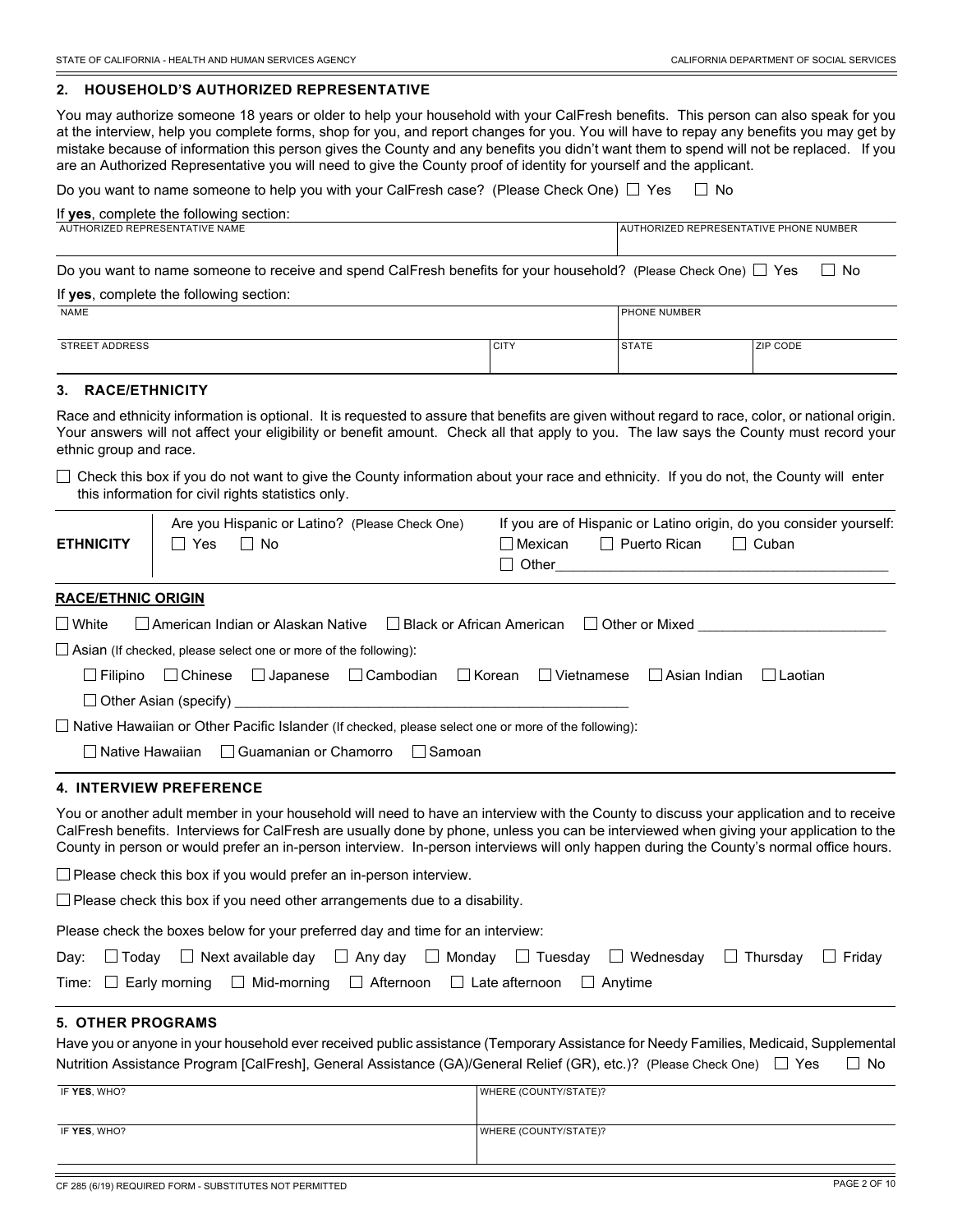#### **6a. HOUSEHOLD'S INFORMATION**

Complete the following information for all persons in the home that you buy and prepare food with, including you. **If applying for noncitizens, please complete question 6b and 6c. If not, go to question 6d.**

Social Security number is optional for members not applying for benefits. You must answer the questions below for each person applying for benefits.

| <b>Applying</b><br>for benefits<br>$(V$ Check Yes<br>or No) | <b>Name</b><br>(Last, First, Middle Initial) | How is the<br>person<br>related to<br>you? | Date of<br>birth | <b>Gender</b><br>$(M \text{ or } F)$ | U.S.<br>Citizen or<br><b>National</b><br>$(V$ Check Yes<br>or No)<br>If $no$ .<br>complete<br>question 6b<br>below | <b>Social Security</b><br><b>Number</b> |
|-------------------------------------------------------------|----------------------------------------------|--------------------------------------------|------------------|--------------------------------------|--------------------------------------------------------------------------------------------------------------------|-----------------------------------------|
| $\Box$ Yes $\Box$ No                                        |                                              | <b>SELF</b>                                |                  |                                      | $\Box$ Yes $\Box$ No                                                                                               |                                         |
| $\Box$ Yes $\Box$ No                                        |                                              |                                            |                  |                                      | $\square$ Yes $\square$ No                                                                                         |                                         |
| $\Box$ Yes $\Box$ No                                        |                                              |                                            |                  |                                      | $\Box$ Yes $\Box$ No                                                                                               |                                         |
| $\Box$ Yes $\Box$ No                                        |                                              |                                            |                  |                                      | $\Box$ Yes $\Box$ No                                                                                               |                                         |
| $\Box$ Yes $\Box$ No                                        |                                              |                                            |                  |                                      | $\Box$ Yes $\Box$ No                                                                                               |                                         |

Please list the names of anyone who lives with you that does not buy and prepare food with you:

| NAME | <b>NAME</b> |
|------|-------------|
|      |             |
| NAME | NAME        |
|      |             |

**6b. NONCITIZEN INFORMATION -** Complete for those listed in question 6a above who are not citizens and are applying for aid.

| <b>Name</b> | Date of Entry<br>into U.S.<br>(If known) | Give one of the following (if known):<br><b>Passport Number,</b><br>Alien Registration Number, etc.                                                                                                                                                              | Sponsored?<br>$(V$ Check Yes<br>or No) If yes,<br>complete<br>question 6c<br>below: |
|-------------|------------------------------------------|------------------------------------------------------------------------------------------------------------------------------------------------------------------------------------------------------------------------------------------------------------------|-------------------------------------------------------------------------------------|
|             |                                          | DOCUMENT TYPE:                                                                                                                                                                                                                                                   | $\Box$ Yes $\Box$ No                                                                |
|             |                                          | DOCUMENT NUMBER:                                                                                                                                                                                                                                                 |                                                                                     |
|             |                                          | DOCUMENT TYPE:                                                                                                                                                                                                                                                   | $\Box$ Yes $\Box$ No                                                                |
|             |                                          | <b>DOCUMENT NUMBER:</b>                                                                                                                                                                                                                                          |                                                                                     |
|             |                                          | DOCUMENT TYPE: THE STATE OF THE STATE OF THE STATE OF THE STATE OF THE STATE OF THE STATE OF THE STATE OF THE STATE OF THE STATE OF THE STATE OF THE STATE OF THE STATE OF THE STATE OF THE STATE OF THE STATE OF THE STATE OF                                   | $\Box$ Yes $\Box$ No                                                                |
|             |                                          | DOCUMENT NUMBER: WELL ARE A STRAINING AND THE STRAINING STRAIN STRAIN STRAIN STRAIN STRAIN STRAIN STRAIN STRAIN                                                                                                                                                  |                                                                                     |
|             |                                          | $\mathbf{r}$ , and the state of the state of the state of the state of the state of the state of the state of the state of the state of the state of the state of the state of the state of the state of the state of the state o<br>$\sim$ $\sim$ $\sim$ $\sim$ | (PLEASE CHECK ONE)                                                                  |

Does anyone listed above have at least 10 years (40 quarters) of work history or military service in the USA? If **yes**, who?\_\_\_\_\_\_\_\_\_\_\_\_\_\_\_\_\_\_\_\_\_\_\_\_\_\_\_\_\_\_\_\_\_\_\_\_\_\_\_\_\_\_\_\_\_\_\_\_\_\_\_\_\_\_\_\_\_\_\_\_\_\_\_\_\_\_\_\_\_\_\_\_\_\_\_\_\_\_\_\_\_\_\_\_\_\_

Does anyone listed above have, or have they applied for, or do they plan to apply for a T-Visa, U-Visa or VAWA status? If yes, who?

| e. |  | N٥ |
|----|--|----|
|----|--|----|

 $\Box$  Yes  $\Box$  No

**6c. SPONSORED NONCITIZEN INFORMATION -** Complete for those listed in question 6b above who are sponsored noncitizens and are applying for aid.

|                          |  | Did the sponsor sign an I-864? $\Box$ Yes $\Box$ No If yes, please answer the rest of the question. If the sponsor signed an I-134 |  |
|--------------------------|--|------------------------------------------------------------------------------------------------------------------------------------|--|
| then skip this question. |  |                                                                                                                                    |  |

Does the sponsor regularly help with money?  $\Box$  Yes  $\Box$  No If **yes**, how much? \$

#### Does the sponsor regularly help with any of the following (check all that apply)?

 $\Box$  rent  $\Box$  clothes  $\Box$  food  $\Box$  other

| <b>SPONSOR'S NAME</b> | WHO IS SPONSORED? | <b>SPONSOR'S PHONE NUMBER</b> |
|-----------------------|-------------------|-------------------------------|
| <b>SPONSOR'S NAME</b> | WHO IS SPONSORED? | <b>SPONSOR'S PHONE NUMBER</b> |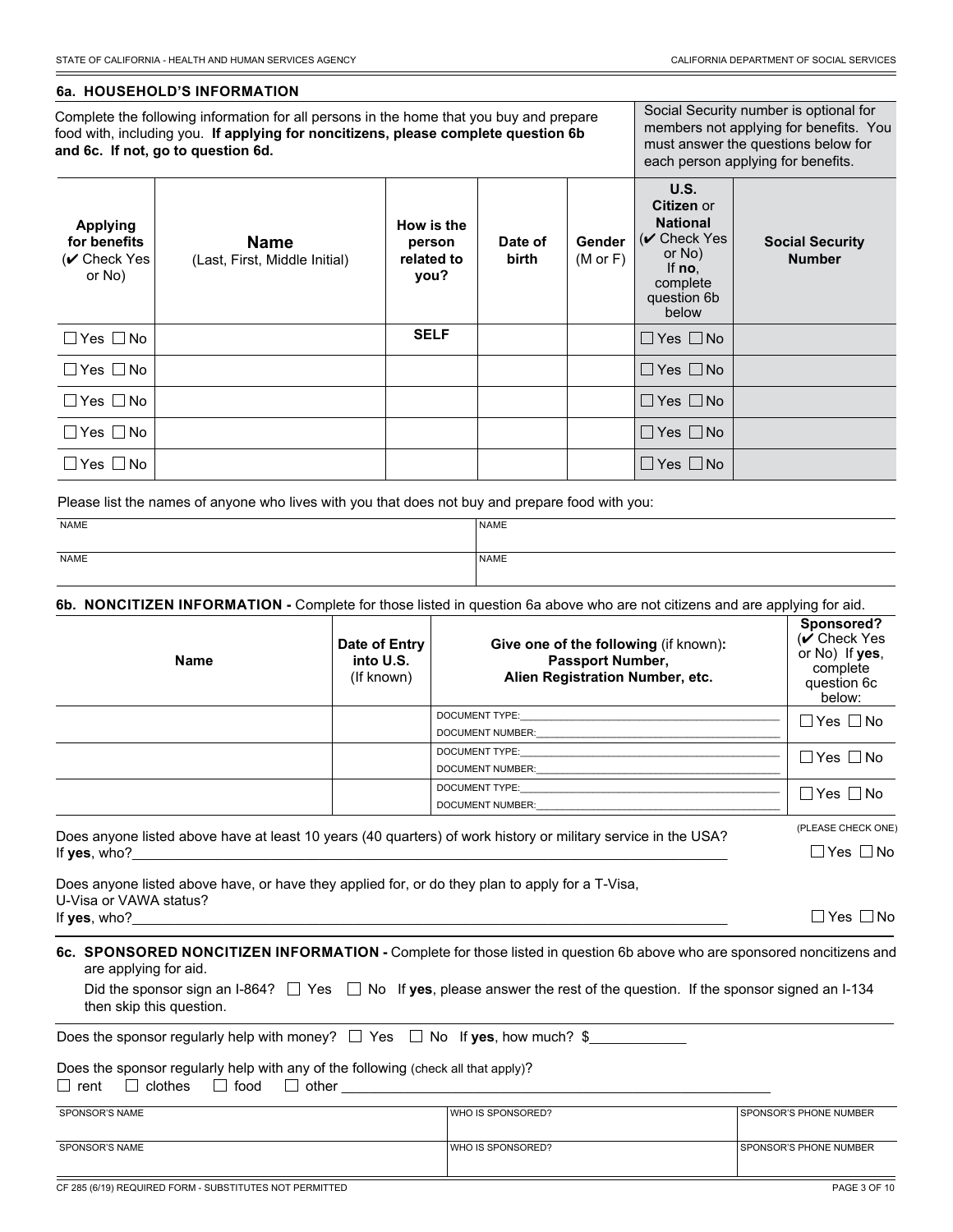$\Box$  Strike benefits  $\Box$  Other

\_\_\_\_\_\_\_\_\_\_\_\_\_\_\_\_\_\_\_\_\_\_\_\_\_\_\_\_\_\_

#### **6d. STUDENTS**

Is anyone who is applying for benefits including you attending a college or vocational school? (Please Check One)  $\Box$  Yes  $\Box$  No If **yes**, please answer this question. If **no**, skip to the next question.

| Name of person | Name of school/training | <b>Enrolled status</b><br>$(\vee$ Check one)                 | Are they working?               |
|----------------|-------------------------|--------------------------------------------------------------|---------------------------------|
|                |                         | Half-time or more<br>Less than half-time<br>Number of units: | Average work hours per<br>week: |
|                |                         | Half-time or more<br>Less than half-time<br>Number of units: | Average work hours per<br>week: |

| 6e. Is there a foster child living in your home? $\Box$ Yes $\Box$ No If yes, who?<br>Please answer the following questions about the child(ren): |            |
|---------------------------------------------------------------------------------------------------------------------------------------------------|------------|
| Was this child(ren) placed in your home under a dependence order of the court? (Please Check One)                                                 | Yes     No |
| Do you want the foster care child(ren) counted in your CalFresh case? (Please Check One)                                                          | Yes    No  |
| If yes, the foster care income you receive will be counted as unearned income.                                                                    |            |

If **no**, the foster care income will not be counted as unearned income.

#### **7. UNEARNED INCOME**

Do you or anyone you buy and prepare food with get income that does not come from a job (unearned)? (Please Check One)  $\Box$  Yes  $\Box$  No

If **yes**, please answer this question. If **no**, skip to the next question.

Check all types of unearned income that apply from these examples (there may be others not listed here):

| $\Box$ Social Security     |        | Veteran benefits, or Military pension | $\Box$ Lottery/gambling winnings        |
|----------------------------|--------|---------------------------------------|-----------------------------------------|
| $\Box$ SSI/SSP             | $\Box$ | Financial aid (school grants/loans/   | $\Box$ Help with rent/food/clothing     |
| $\Box$ Cash aid            |        | scholarships)                         | Insurance or legal settlements          |
| □ CalWORKs/TANF/GA/GR/CAPI |        | Gift of money                         | $\Box$ Private disability or retirement |

| $\Box$ Room and board (from your renter) | $\Box$ Unemployment Insurance/State |
|------------------------------------------|-------------------------------------|
|------------------------------------------|-------------------------------------|

 $\square$  Pension

Child/Spousal support

retirement

□ Government/railroad disability or

| Person getting the money? | From where? | How much? | How often received?<br>(Once, weekly,<br>monthly, or other) | <b>Expect to</b><br>continue?<br>$({\mathbf v}$ Check<br>Yes or No) |
|---------------------------|-------------|-----------|-------------------------------------------------------------|---------------------------------------------------------------------|
|                           |             | \$        |                                                             | $\Box$ Yes $\Box$ No                                                |
|                           |             | \$        |                                                             | $\Box$ Yes $\Box$ No                                                |
|                           |             | \$        |                                                             | $\Box$ Yes $\Box$ No                                                |
|                           |             | \$        |                                                             | $\Box$ Yes $\Box$ No                                                |

Disability Insurance (SDI)

□ Worker's compensation

If this income is not expected to continue, please explain: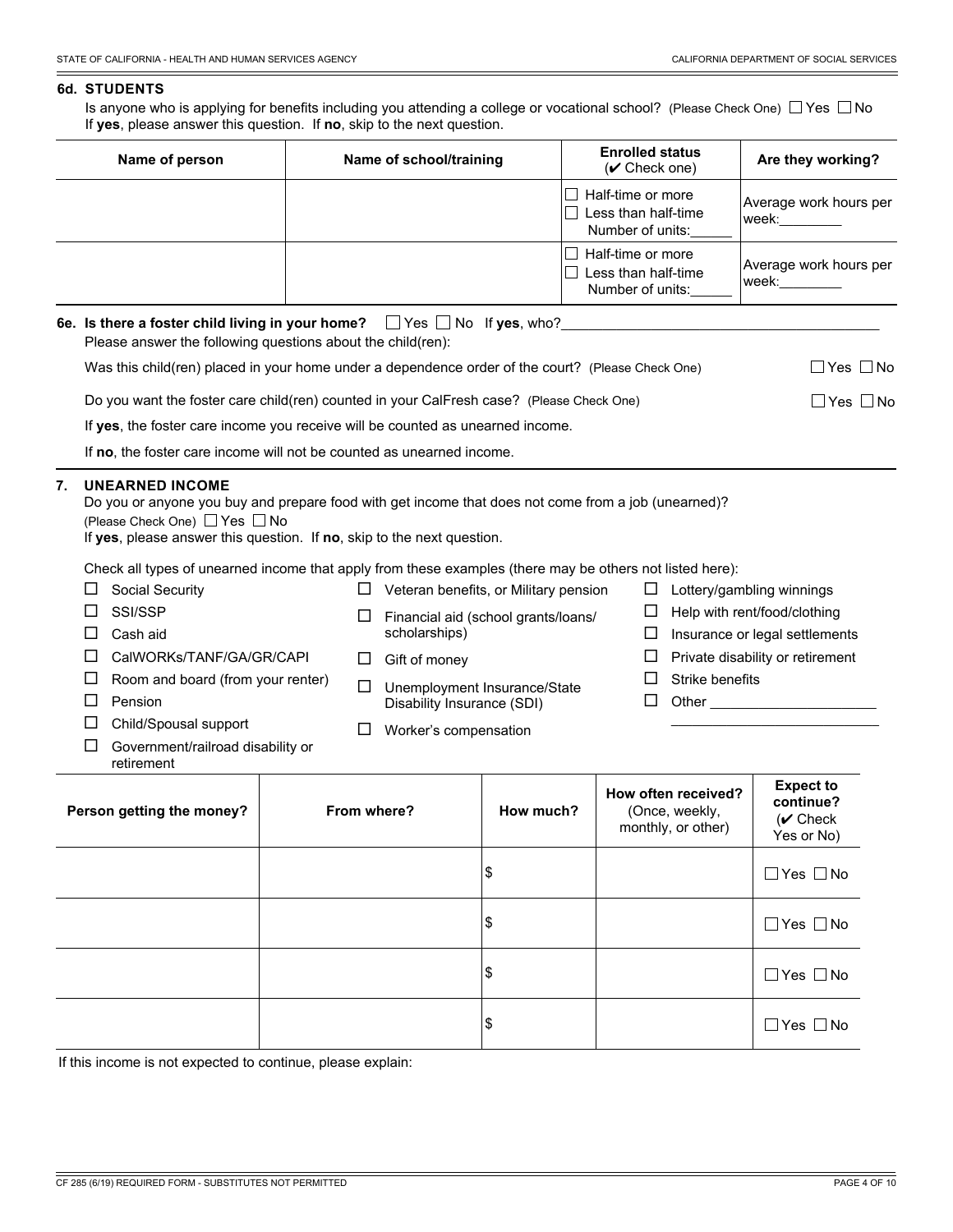#### **8. EARNED INCOME**

Do you or anyone you buy and prepare food with get income from a job (earned income)? (Please Check One)  $\Box$  Yes  $\Box$  No

If **yes,** please answer this question. If **no**, skip to the question 9.

**NOTE**: If self-employed fill out question 8a.

Please list all income **before** taxes or other deductions are taken out (gross income).

Examples of earned income are (these examples can be full-time, temporary, seasonal, or training, and there may be others not listed here):<br>• Wages • Commissions • Tips • Salaries • Work study (students)

| wayco          | <b>UUITIIIIIII</b><br>סעוו ־          | <b>JalaHco</b>                    |                       |                                 | <b><i>IVUIK SLUUY (SLUUGIILS)</i></b>                         |                                                              |                                                           |
|----------------|---------------------------------------|-----------------------------------|-----------------------|---------------------------------|---------------------------------------------------------------|--------------------------------------------------------------|-----------------------------------------------------------|
| Person working | <b>Employer's name</b><br>and address | <b>Employer's</b><br>phone number | <b>Hourly</b><br>rate | Average<br>hours<br>per<br>week | How often<br>paid?<br>(Once, weekly,<br>monthly, or<br>other) | Total gross<br>earned<br>income<br>received<br>this<br>month | <b>Expect to</b><br>continue?<br>$(V$ Check<br>Yes or No) |
|                |                                       |                                   | \$                    |                                 |                                                               | \$                                                           | $\Box$ Yes                                                |
|                |                                       |                                   |                       |                                 |                                                               |                                                              | $\Box$ No                                                 |
|                |                                       |                                   | \$                    |                                 |                                                               | \$                                                           | $\Box$ Yes                                                |
|                |                                       |                                   |                       |                                 |                                                               |                                                              | $\Box$ No                                                 |
|                |                                       |                                   | \$                    |                                 |                                                               | \$                                                           | $\Box$ Yes                                                |
|                |                                       |                                   |                       |                                 |                                                               |                                                              | $\Box$ No                                                 |
|                |                                       |                                   |                       |                                 |                                                               |                                                              | $\Box$ Yes                                                |
|                |                                       |                                   | \$                    |                                 |                                                               | Ι\$                                                          | $\Box$ No                                                 |

If this income is not expected to continue, please explain:

| Has anyone lost a job, changed jobs, quit a job, or reduced work hours within the last 60 days? (Please Check One) $\Box$ Yes $\Box$ No |                                   |                         |  |  |  |  |
|-----------------------------------------------------------------------------------------------------------------------------------------|-----------------------------------|-------------------------|--|--|--|--|
| IF YES, WHO?                                                                                                                            | DATE OF JOB LOSS, QUIT, OR CHANGE | <b>DATE OF LAST PAY</b> |  |  |  |  |
| REASON?                                                                                                                                 |                                   |                         |  |  |  |  |

| Is anyone on strike? (Please Check One) $\Box$ Yes $\Box$ .<br>No. |                              |                         |  |  |  |  |
|--------------------------------------------------------------------|------------------------------|-------------------------|--|--|--|--|
| IF YES, WHO?                                                       | <b>I DATE WENT ON STRIKE</b> | <b>DATE OF LAST PAY</b> |  |  |  |  |
| RFASON?                                                            |                              |                         |  |  |  |  |

#### **8a. SELF-EMPLOYMENT**

Self-employed household members may deduct actual self-employment expenses or take a standard 40% deduction off of self-employment income. If you choose actual expenses, you will need to give the County proof of the expenses.

| <b>Person</b><br>self-employed | Date business<br>started | Type of business and name | <b>Gross</b><br>monthly<br>income | Self-employment expenses<br>(Please ✔ check one) |
|--------------------------------|--------------------------|---------------------------|-----------------------------------|--------------------------------------------------|
|                                |                          |                           |                                   | 40% flat rate                                    |
|                                |                          |                           | \$                                | Actual expenses \$                               |
|                                |                          |                           |                                   | 40% flat rate                                    |
|                                |                          |                           | \$                                | Actual expenses \$                               |
|                                |                          |                           |                                   | 40% flat rate                                    |
|                                |                          |                           | \$                                | Actual expenses \$                               |
|                                |                          |                           |                                   | 40% flat rate                                    |
|                                |                          |                           | \$                                | Actual expenses \$                               |
|                                |                          |                           |                                   | 40% flat rate                                    |
|                                |                          |                           | \$                                | Actual expenses \$                               |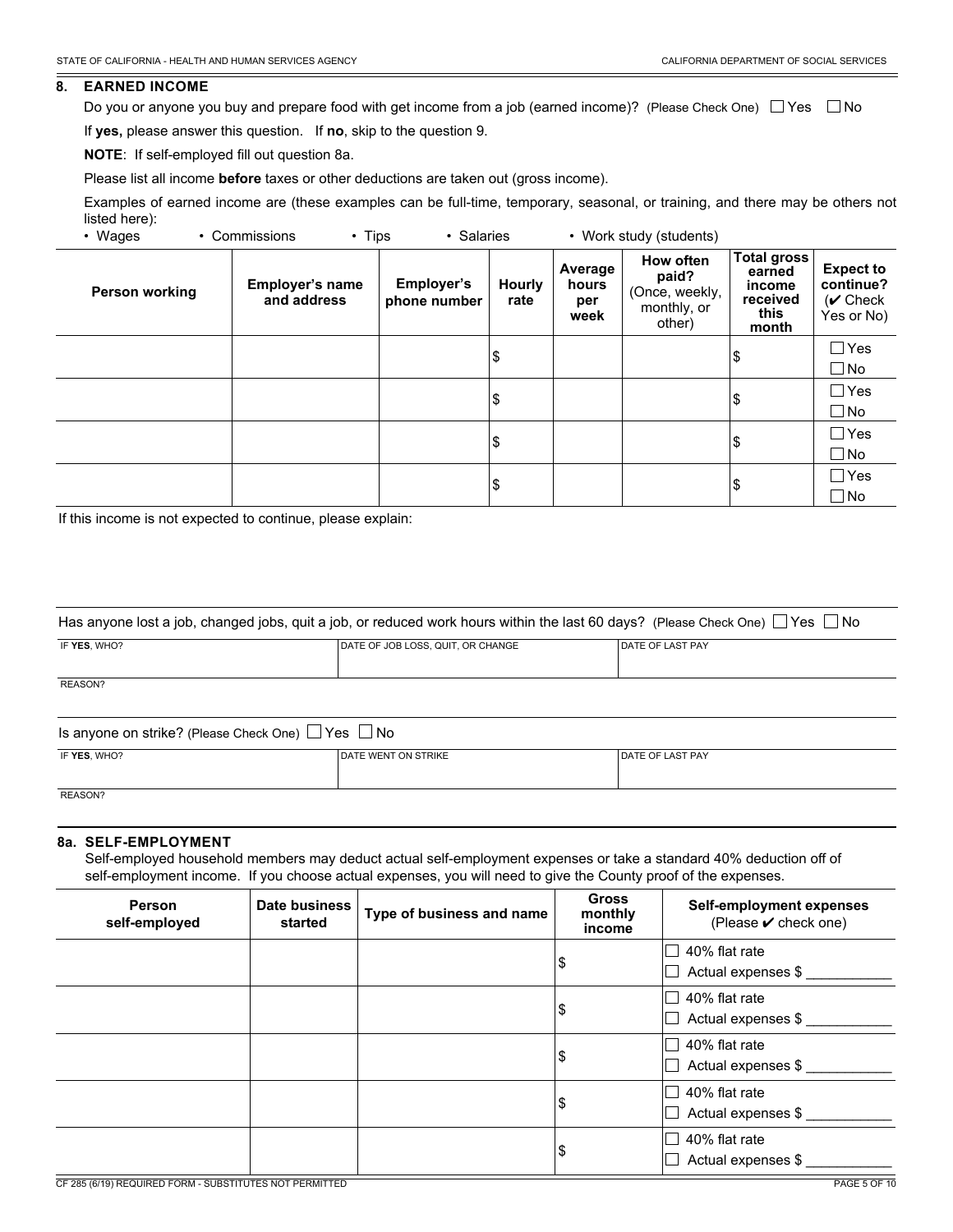#### **9. HOUSEHOLD'S CHILD/ADULT CARE EXPENSES**

Do you or anyone you buy and prepare food with pay for the care of a child, disabled adult, or other dependent so you or the other person can go to work, school, training, or look for a job? (Please Check One)  $\Box$  Yes  $\Box$  No

If **yes**, please answer this question. If **no**, skip to the next question.

| Who gets care? | <b>Who gives care?</b><br>(Name and address of provider) | Amount<br>paid? | How often paid?<br>(Weekly/monthly,<br>other) |
|----------------|----------------------------------------------------------|-----------------|-----------------------------------------------|
|                |                                                          | Ψ               |                                               |
|                |                                                          | Ψ               |                                               |
|                |                                                          | Ψ               |                                               |
|                |                                                          | Ψ               |                                               |

| Does anyone help your household pay all or part of your child/adult care costs listed above? $\Box$ Yes $\Box$ No If yes, complete below: |  |
|-------------------------------------------------------------------------------------------------------------------------------------------|--|
|-------------------------------------------------------------------------------------------------------------------------------------------|--|

| Who gets care? | Who helps pay? | Amount<br>paid? | How often paid?<br>(Weekly/monthly,<br>other) |
|----------------|----------------|-----------------|-----------------------------------------------|
|                |                | ນ               |                                               |
|                |                | Φ               |                                               |

#### **10. CHILD SUPPORT PAYMENTS**

Are you or anyone you buy and prepare food with legally obligated to pay child support, including back child support?  $\Box$  Yes  $\Box$  No If **yes**, please answer this question. If **no**, skip to the next question.

| Who pays child support? | Name of child(ren) for whom child support is paid: | <b>Amount</b><br>paid? | How often paid?<br>(Weekly/monthly,<br>other) |
|-------------------------|----------------------------------------------------|------------------------|-----------------------------------------------|
|                         |                                                    |                        |                                               |
|                         |                                                    | จ                      |                                               |

#### **11. HOUSEHOLD EXPENSES**

Are you or anyone you buy and prepare food with responsible for any household expenses?  $\Box$  Yes  $\Box$  No

If **yes**, please answer this question. If **no**, skip to the next question.

**NOTE**: Do not enter amounts paid by housing assistance such as HUD or Section 8. The heating and cooling, telephone, other utilities, and the homeless shelter are set allowances and you do not need to fill in the actual amount owed.

| <b>Type of expenses</b>                                                                                                                              | Have<br>expense?<br>(Please Check One) | Who pays?      | Amount<br>owed  | How often billed?<br>(weekly/monthly,<br>other) |
|------------------------------------------------------------------------------------------------------------------------------------------------------|----------------------------------------|----------------|-----------------|-------------------------------------------------|
| Rent or house payment                                                                                                                                | ∃Yes □No                               |                | \$              |                                                 |
| Property taxes and insurance (if billed separately<br>from rent or mortgage)                                                                         | $Yes \Box No$                          |                | \$              |                                                 |
| Gas, electric, or other fuel used for heating or<br>cooling, such as firewood or propane (if billed<br>separately from rent or mortgage)             | ∣Yes∣ No                               |                |                 |                                                 |
| Telephone/cell phone                                                                                                                                 | ∏Yes ∏ No                              |                |                 |                                                 |
| Homeless Shelter Expense                                                                                                                             | Yes   No                               |                |                 |                                                 |
| Water, sewage, garbage                                                                                                                               | Yes I No                               |                |                 |                                                 |
| Does anyone not in your household help you pay<br>for the expenses listed above? (Please Check One)<br>$\Box$ Yes $\Box$ No If yes, please complete. |                                        | Who helps pay? | How much?<br>\$ | How often paid?                                 |

Does your household receive, or expect to receive, payment from the Low Income Home Energy Assistance Program (LIHEAP)? (Please Check One)  $\Box$  Yes  $\Box$  No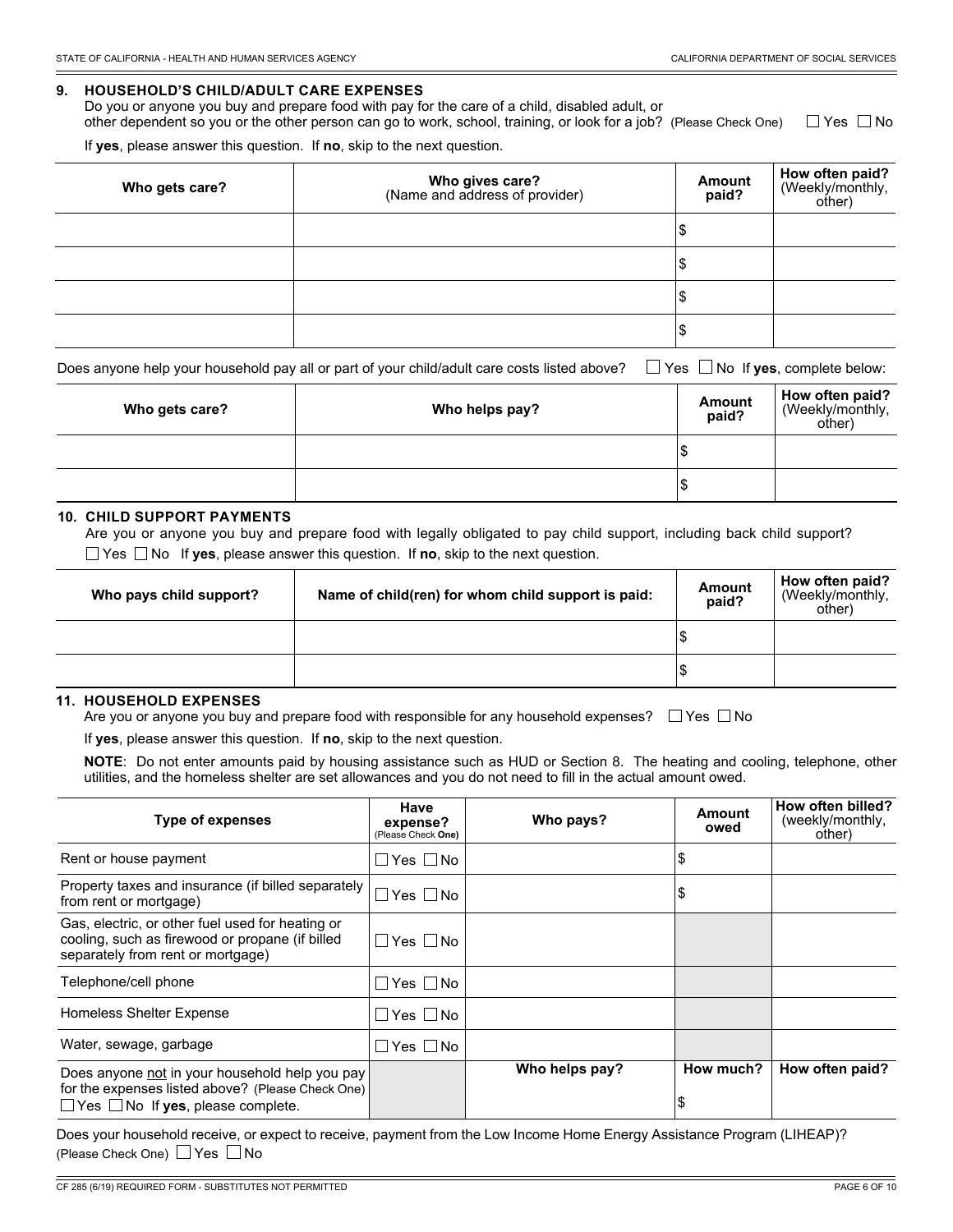#### **12. MEDICAL EXPENSES:**

Are you or anyone you buy and prepare food with an elderly (60 or older) or disabled person that has any out-of-pocket medical expenses?  $\Box$  Yes  $\Box$  No If **yes**, please answer this question. If **no**, skip to the next question.

List expenses you expect to have in the near future.

Allowable medical expenses are: (Check all that apply)

| □<br>Medical or dental care<br>□<br>Hospitalization/outpatient<br>treatment/nursing care<br>□<br>Prescribed medications<br>$\Box$<br>Health and Hospitalization<br>insurance policy premiums | costs, etc.)         | Medicare premiums (Medi-Cal share of<br>Dentures, hearing aids and prosthetics<br>Maintaining an attendant necessary due<br>to age, illness, or infirmity<br>The number and cost of meals furnished<br>to an attendant<br>Prescribed over the counter medications |                                                                                               | ப<br>ப<br>□ | Cost of transportation (mileage or fee)<br>and lodging to obtain medical treatment<br>or services<br>Prescribed eye glasses and contact<br>lenses<br>Prescribed medical supplies and<br>equipment<br>Service animals expenses<br>(food, vet bills, etc.) |
|----------------------------------------------------------------------------------------------------------------------------------------------------------------------------------------------|----------------------|-------------------------------------------------------------------------------------------------------------------------------------------------------------------------------------------------------------------------------------------------------------------|-----------------------------------------------------------------------------------------------|-------------|----------------------------------------------------------------------------------------------------------------------------------------------------------------------------------------------------------------------------------------------------------|
| Name of elderly/disabled person                                                                                                                                                              | Amount of<br>expense | <b>How often</b><br>paid?<br>(Weekly/<br>monthly, other)                                                                                                                                                                                                          | What type of expense?<br>(Prescriptions, dentures,<br>number of meals for<br>attendant, etc.) |             | Will the household be reimbursed<br>for any medical expenses?<br>(By Medi-Cal, insurance,<br>family member, etc.)                                                                                                                                        |
|                                                                                                                                                                                              |                      |                                                                                                                                                                                                                                                                   |                                                                                               |             | IF YES, BY WHO:                                                                                                                                                                                                                                          |
| \$                                                                                                                                                                                           |                      |                                                                                                                                                                                                                                                                   |                                                                                               |             | $HOWMUCH:$ $\mathbb{S}$                                                                                                                                                                                                                                  |
|                                                                                                                                                                                              |                      |                                                                                                                                                                                                                                                                   |                                                                                               |             | IF YES, BY WHO:                                                                                                                                                                                                                                          |
|                                                                                                                                                                                              | \$                   |                                                                                                                                                                                                                                                                   |                                                                                               |             | HOW MUCH: $$$                                                                                                                                                                                                                                            |
|                                                                                                                                                                                              |                      |                                                                                                                                                                                                                                                                   |                                                                                               |             | IF YES, BY WHO:                                                                                                                                                                                                                                          |
|                                                                                                                                                                                              | \$                   |                                                                                                                                                                                                                                                                   |                                                                                               |             | $HOWMUCH:$ $\mathbb{S}$                                                                                                                                                                                                                                  |
|                                                                                                                                                                                              |                      |                                                                                                                                                                                                                                                                   |                                                                                               |             | IF YES, BY WHO:                                                                                                                                                                                                                                          |
|                                                                                                                                                                                              | \$                   |                                                                                                                                                                                                                                                                   |                                                                                               |             | HOW MUCH: $$$                                                                                                                                                                                                                                            |
| If you please apply this question. If no okin to the poyt question                                                                                                                           |                      |                                                                                                                                                                                                                                                                   |                                                                                               |             | 13. Does anyone who is applying for benefits, including you, get food from any of the following? (Please Check One) $\Box$ Yes $\Box$ No                                                                                                                 |

If **yes**, please answer this question. If **no**, skip to the next question.

| Communal dining facility for the elderly/disabled | Food distribution program operated | Other food program |
|---------------------------------------------------|------------------------------------|--------------------|
|---------------------------------------------------|------------------------------------|--------------------|

by a Native American reservation

| IF YES, WHO? | WHERE? |
|--------------|--------|
| IF YES, WHO? | WHERE? |

#### **14. Does anyone who is applying for benefits, including you, live at any of the following?** (Please Check One) **Yes No** If **yes**, please answer this question. If **no**, skip to the next question.

- Homeless Shelter
- Shelter for battered women
- Reservation for Native Americans
- Drug/Alcohol rehabilitation center
- Correctional facility/Penal institution (*Jail or Prison*)
- Group living arrangement for the blind/disabled
- Federally subsidized housing
- Psychiatric hospital/mental institution
- **Hospital**
- Long-Term Care or Board and Care Facility

| <b>Person's Name</b> | Name of Institution (center, shelter, facility, etc.) | <b>Expected Date of Release</b><br>(If applicable) |  |  |
|----------------------|-------------------------------------------------------|----------------------------------------------------|--|--|
|                      |                                                       |                                                    |  |  |
|                      |                                                       |                                                    |  |  |

#### **15. Are you or anyone living with you age 60 or older and unable to buy food and fix meals separately because of a disability?** (Please Check One)  $\Box$  Yes  $\Box$  No

IF **YES**, WHO?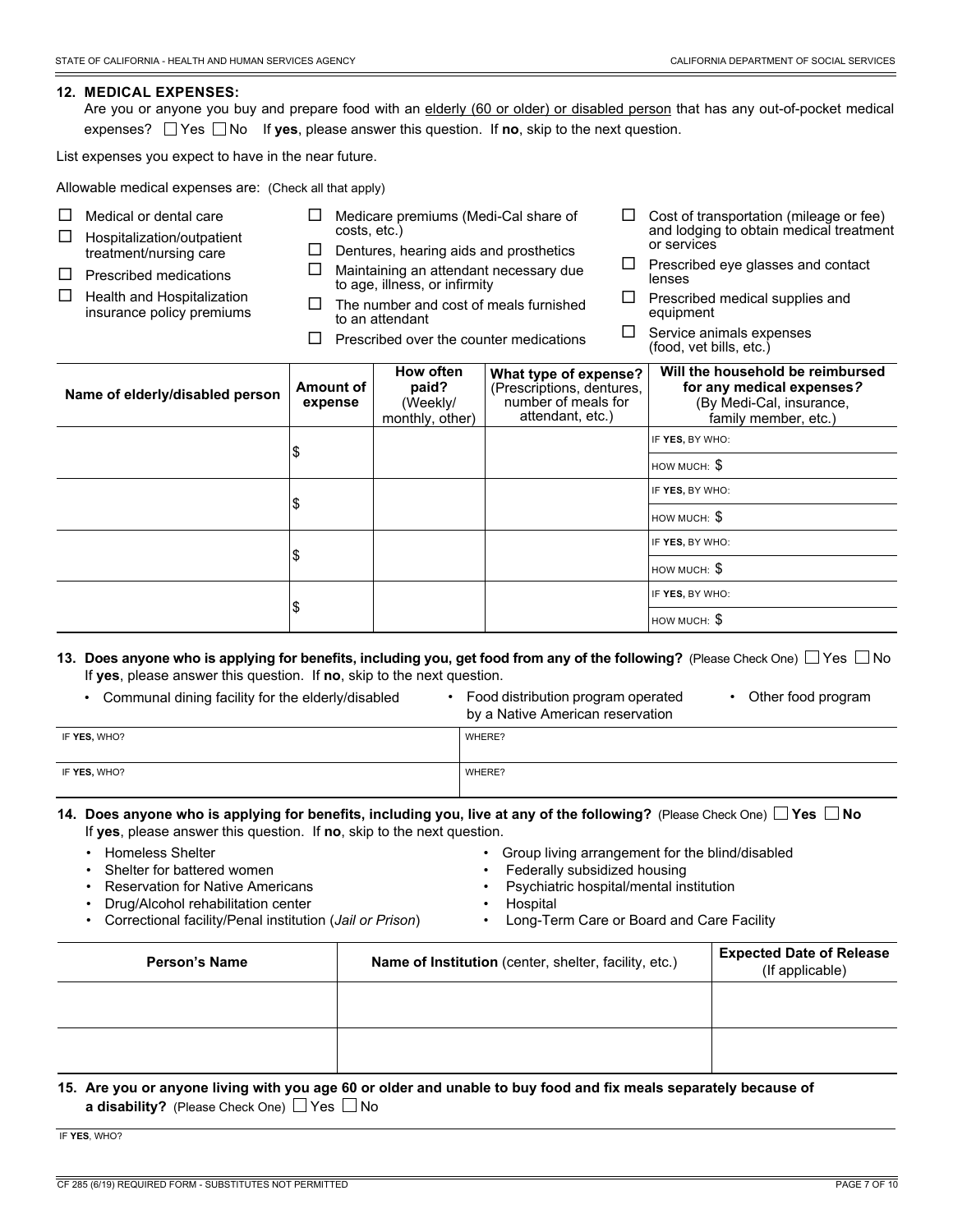#### **16. HOUSEHOLD'S RESOURCES**

Do you or anyone you buy and prepare food with have any resources (cash, money in the bank, Certificate of Deposit, stocks and bonds, etc.)?  $\Box$  Yes  $\Box$  No If **yes**, please answer this question. If **no**, skip to the next question.

|  | Check all that apply: |
|--|-----------------------|
|--|-----------------------|

| □ Bank/Credit Union account (Checking) | $\Box$ Money Market Account        | $\mathbf{1}$ | Stocks |
|----------------------------------------|------------------------------------|--------------|--------|
| □ Bank/Credit Union account (Saving)   | $\Box$ Mutual Funds                | $\Box$       | Bonds  |
| $\Box$ Safe Deposit box                | $\Box$ Certificate of Deposit (CD) | $\Box$       | Other: |
| $\Box$ Savings Bond(s)                 | $\Box$ Cash on hand                |              |        |

If joint account with another person please say so below.

For each box checked above, complete the following information.

| In whose name is the<br>resource listed? | What type of resource? | How much<br>is it worth? | Where is the resource?<br>(Include the name of the bank or company<br>where money is held) |
|------------------------------------------|------------------------|--------------------------|--------------------------------------------------------------------------------------------|
|                                          |                        | \$                       |                                                                                            |
|                                          |                        | \$                       |                                                                                            |
|                                          |                        | \$                       |                                                                                            |
|                                          |                        | \$                       |                                                                                            |

Have you or anyone in your household sold, traded, given away, or transferred a resource in the last three months? (Please Check One)  $\Box$  Yes  $\Box$  No

#### **17. DUPLICATE BENEFITS**

| Have you or any member of your household been convicted of fraudulently receiving duplicate SNAP  |                      |
|---------------------------------------------------------------------------------------------------|----------------------|
| (federal name for food assistance program, known as CalFresh in California) benefits in any state |                      |
| after September 22, 1996? (Please Check One)                                                      | $\Box$ Yes $\Box$ No |
| If <b>yes</b> , who?                                                                              |                      |

| <b>18. TRAFFICKING (TRADING OR SELLING) OF BENEFITS</b><br>Have you or any member of your household ever been convicted of trafficking (trading or selling EBT<br>cards to others) SNAP benefits of \$500 or more after September 22, 1996? (Please Check One)<br>If <b>yes</b> , who? | Yes    No |
|----------------------------------------------------------------------------------------------------------------------------------------------------------------------------------------------------------------------------------------------------------------------------------------|-----------|
| <b>19. TRADING BENEFITS FOR DRUGS</b><br>Have you or any member of your household been found guilty of trading SNAP benefits for drugs after<br>September 22, 1996? (Please Check One)<br>If yes, who?                                                                                 | ∣Yes ∣∣No |

#### **20. TRADING BENEFITS FOR FIREARMS OR EXPLOSIVES** Have you or any member of your household been found guilty of trading SNAP benefits for guns,

| ammunition, or explosives after September 22, 1996? (Please Check One) |  |  |  | $\neg$ Yes $\Box$<br>∣No |
|------------------------------------------------------------------------|--|--|--|--------------------------|
| If <b>yes</b> , who?                                                   |  |  |  |                          |

#### **21. FLEEING FELON**

Are you or any member of your household hiding or running from the law to avoid prosecution, being taken into custody, or going to jail for a felony crime or attempted felony crime? (Please Check One)  $\Box$  Yes  $\Box$  No If yes, who?

#### **22. PROBATION/PAROLE VIOLATION**

Have you or any member of your household been found by a court of law to be in violation of probation or parole? (Please Check One)  $\Box$  Yes  $\Box$  No If yes, who?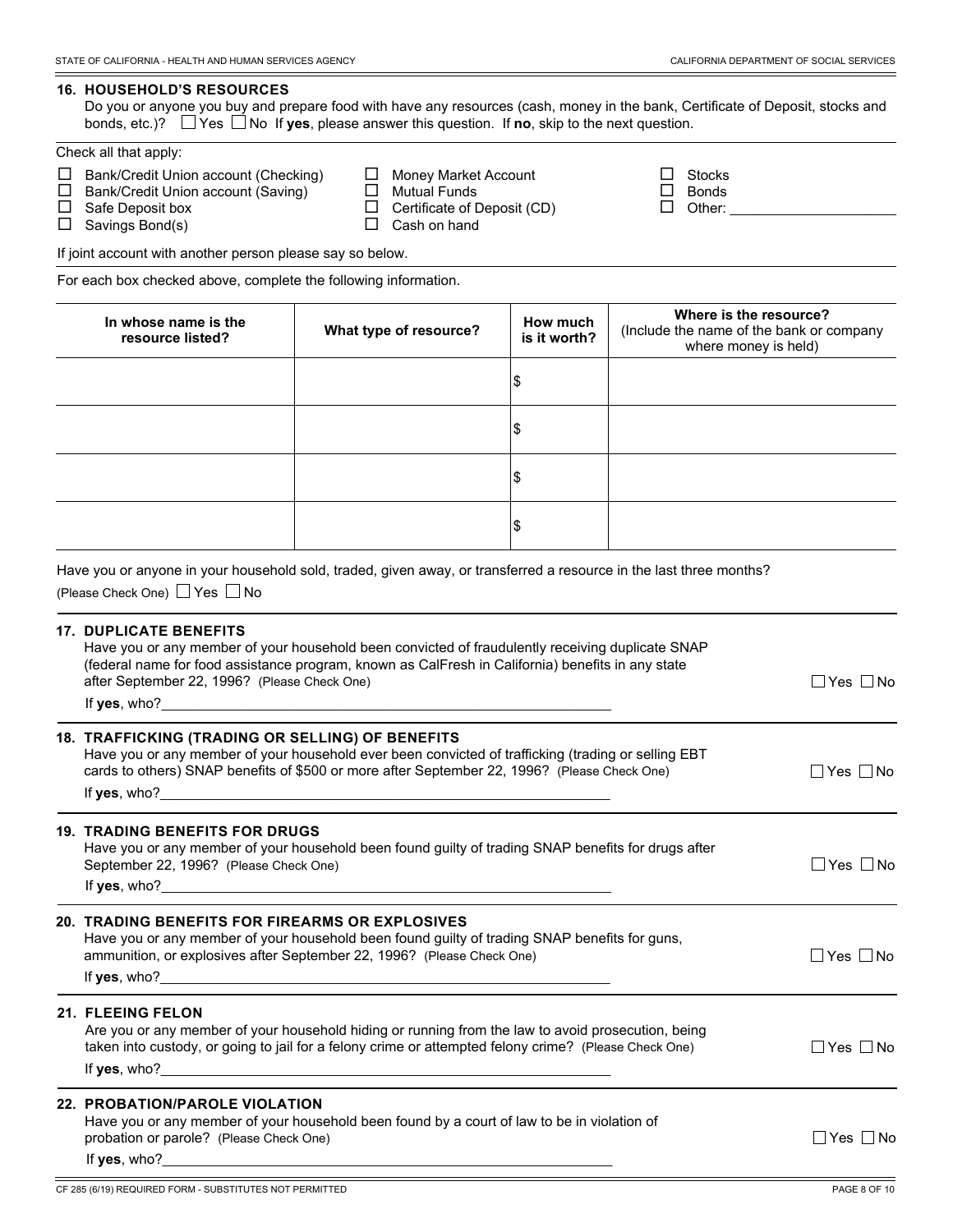# **Additional Writing Space**